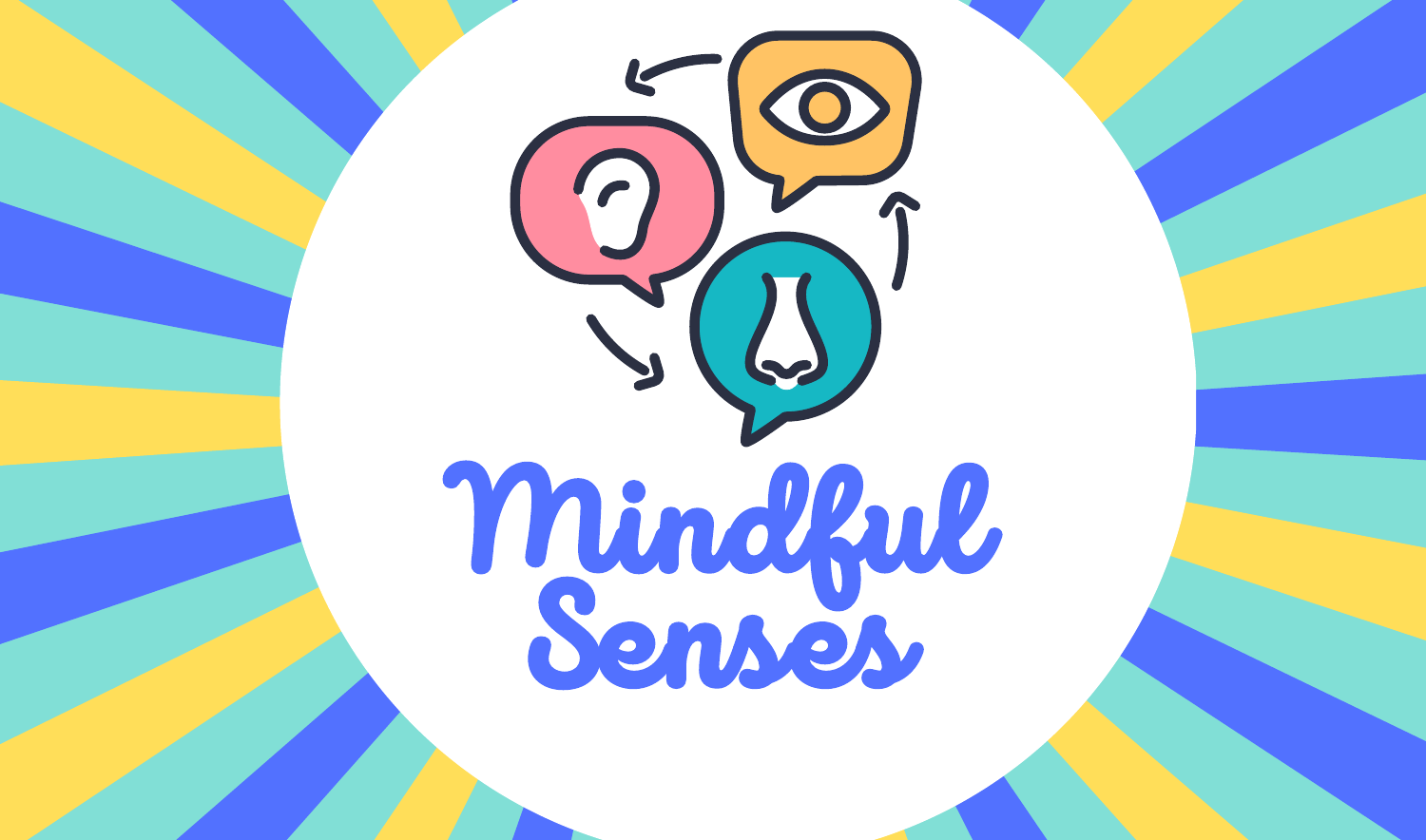

## Mindful Listening

Mindful listening helps us to choose the sounds to focus our attention on and be thoughtful in the way we hear and respond to the words of others. Research shows that children become more responsive to their environment and become better able to choose what they focus on and respond to. This helps them to build self-awareness and self-management skills.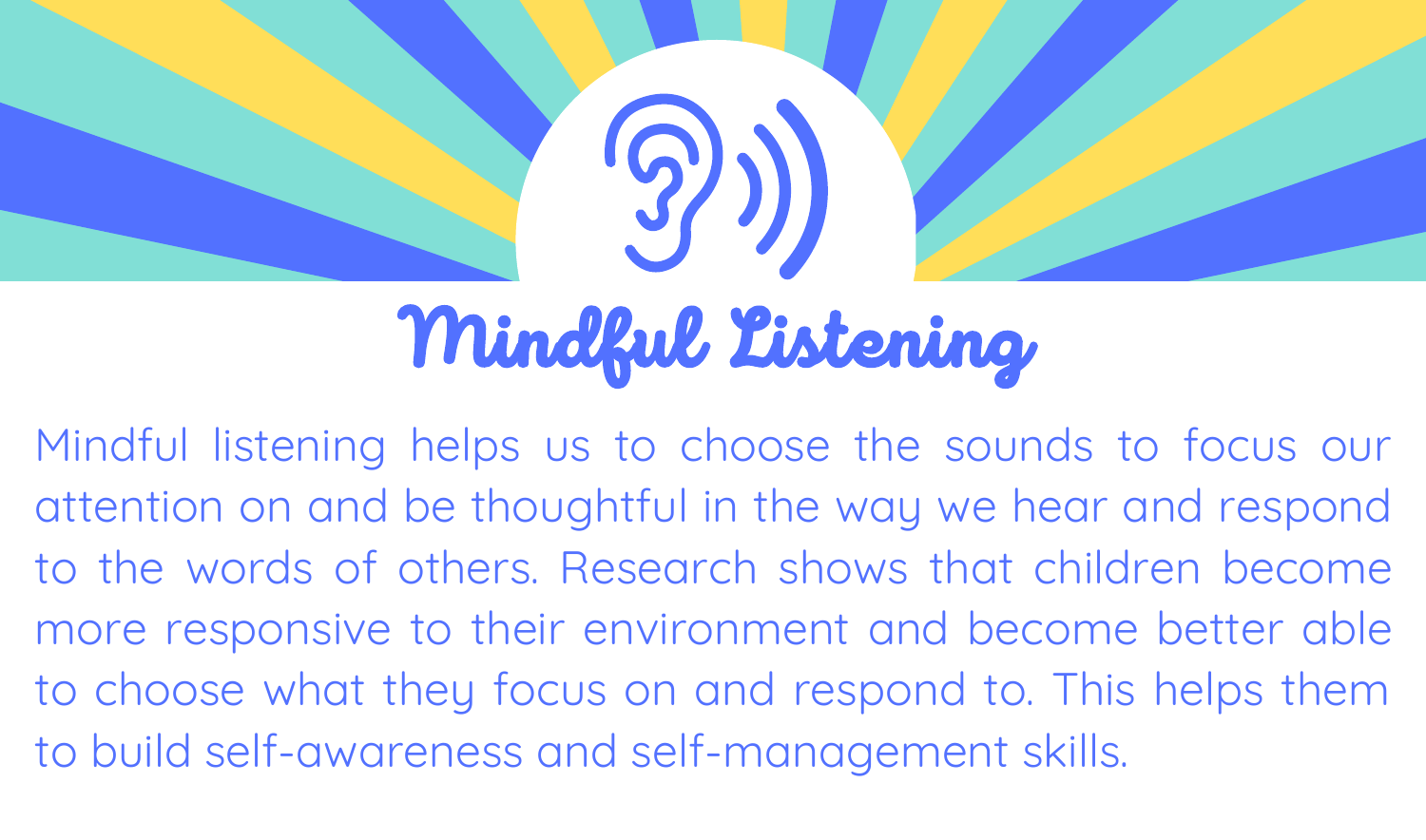# Mindful Listening Activity 01 Whisper Words

There are different variations of this game.

**Game 1:** Stand close together. Ask your child to close their eyes. Whisper a word. Can they hear you? How many steps away can you stand where they can still hear the word?

**Game 2:** With more people, pass a message around the circle by whispering in the next person's ear. Can everyone listen carefully and pass the message on correctly?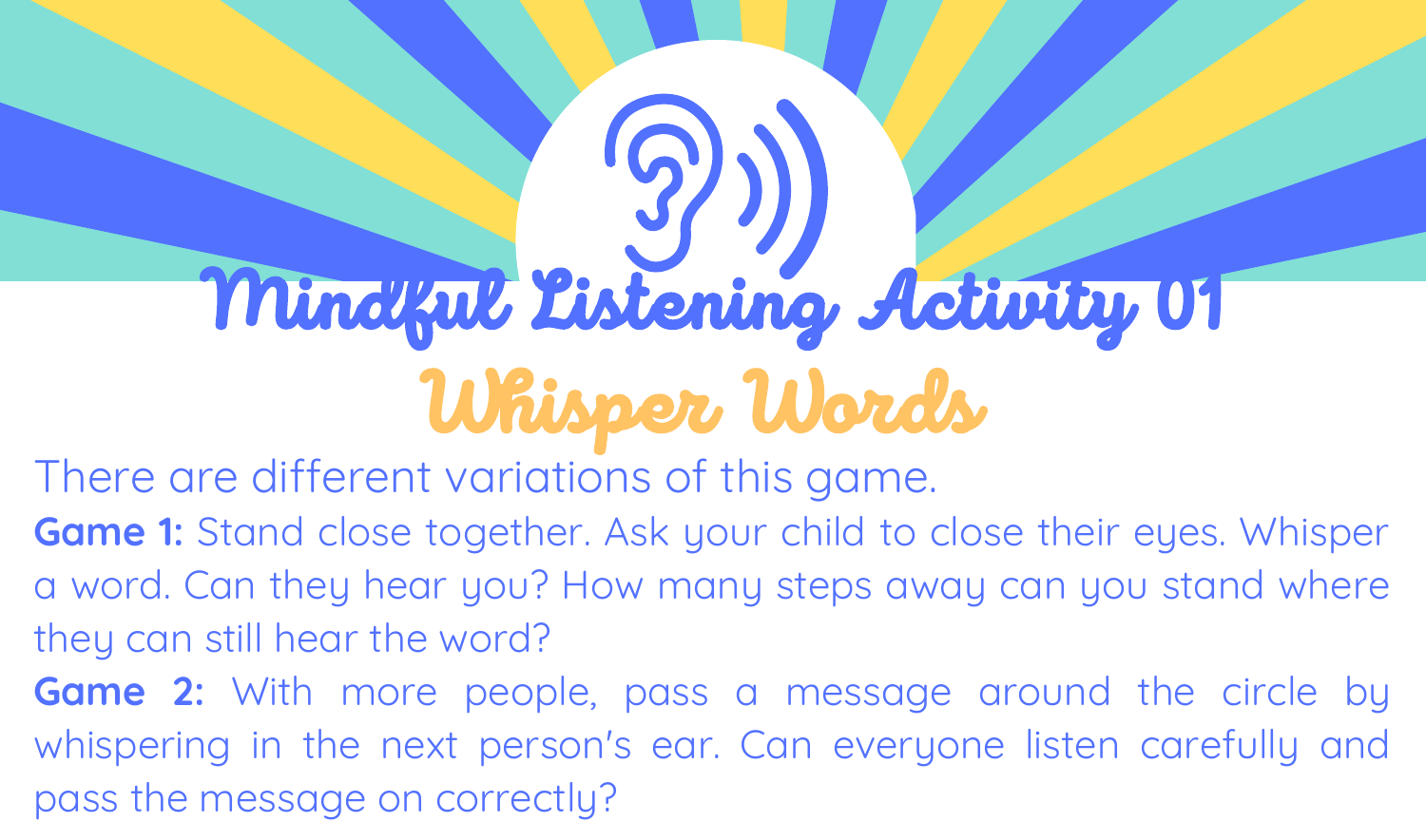# Mindful Listening Activity 02 Sound Walk

This is a great game to play on a walk or outside in your garden. Whilst outside, take a moment to stop and be still. Encourage your child to close their eyes and listen for 2 or 3 minutes. What can they hear?

Take a small piece of paper with you. Can they turn the sounds they hear into symbols to create a sound map?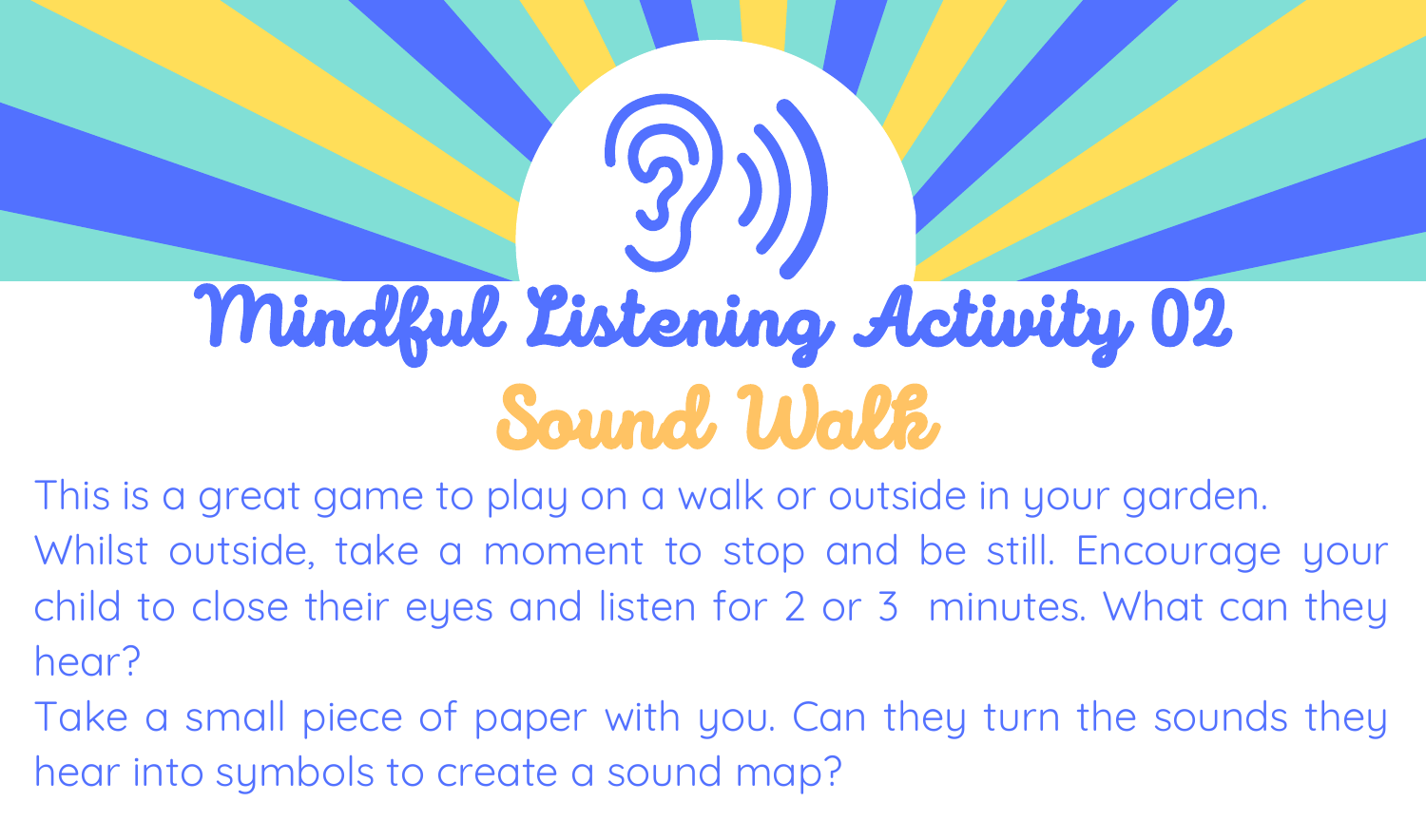

## Mindful Listening Activity 03 Mood Music

Find some different pieces of music. Classical works well, but any instrumental music is great for this activity. Ask your child to listen to the piece of music. Then, play the track again, this time asking your child to draw as they listen and respond to the music with mark making. This can also be linked to colours.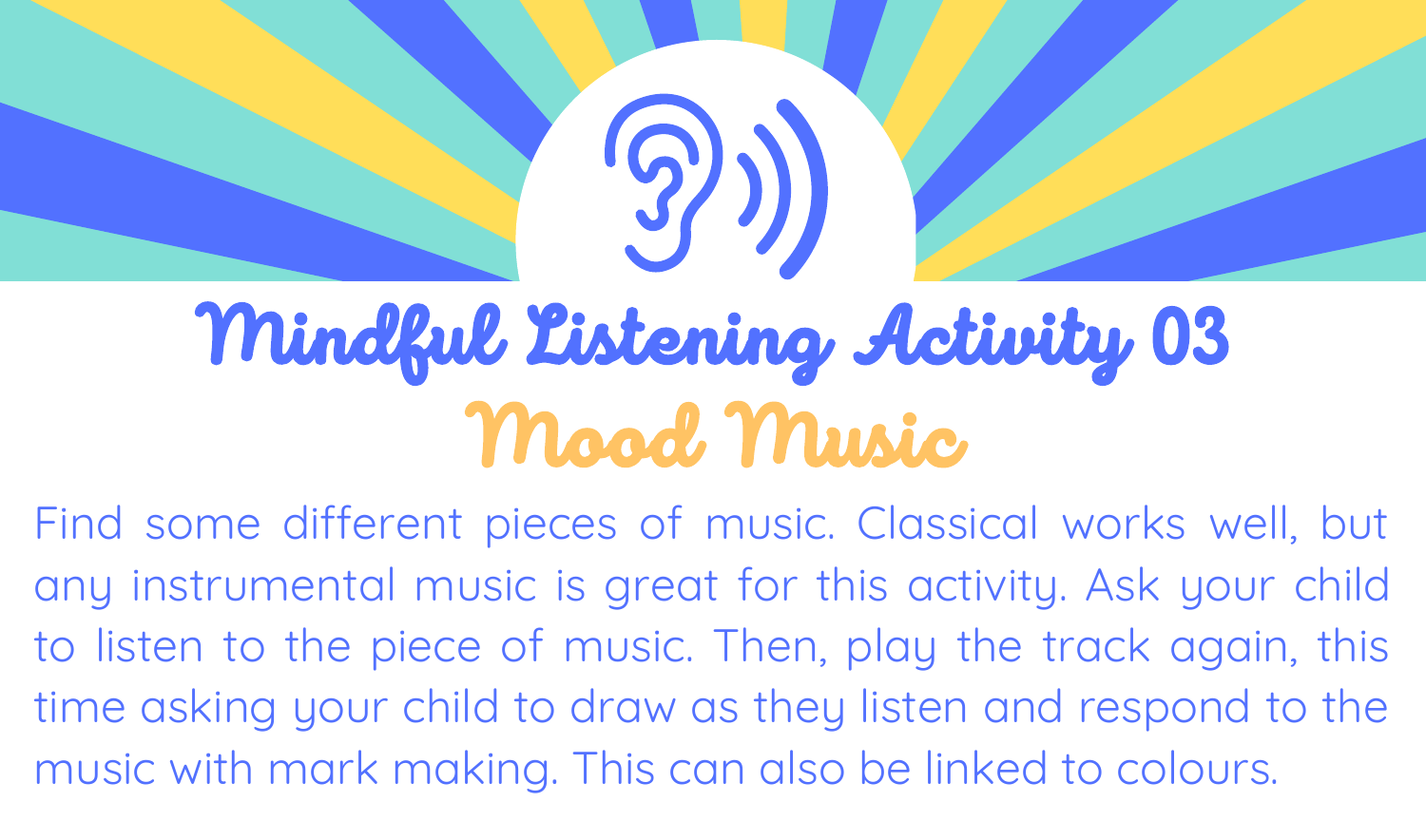## Mindful Listening Activity 04 I Went Shopping and I bought...

This is a great game to encourage focus and concentration. Take it in turns to 'go shopping' to buy something. Start the phrase with: 'I went shopping and I bought...' each time. The next person says the phrase and repeats what the person before picks, then adds something of their own. How many items can you remember? Great for memoru building too!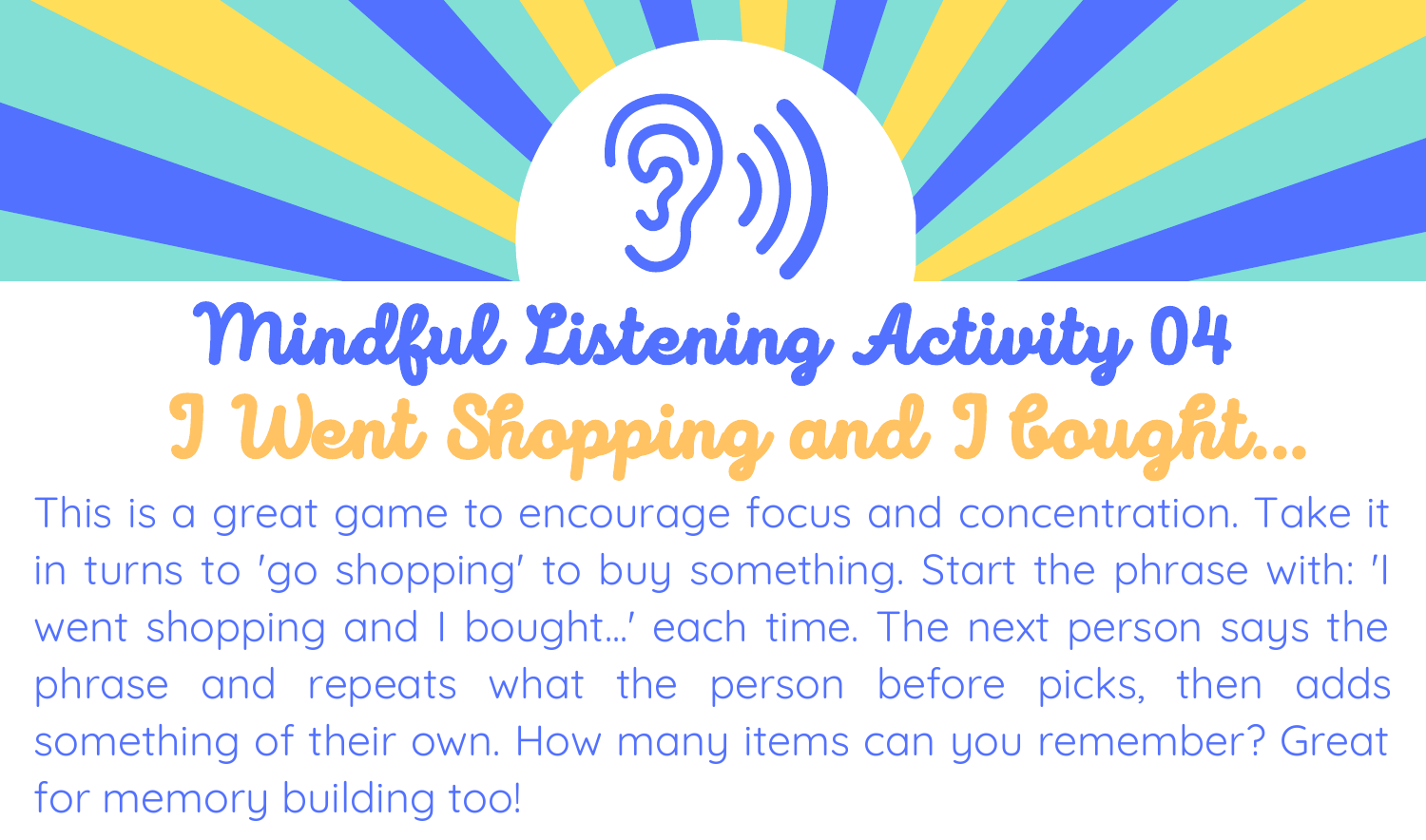

#### Mindful Seeing

Mindful Seeing enables us to better observe ourselves, other people and our surroundings to more fully enjoy and learn from them.

Supporting the children with mindful seeing enables children to sharpen their focus by calling on one sense to purposefully observe an object. It helps to develop curiosity about the world around them and to share their observations with other people. It can also supports social-emotional learning and builds children's ability to read social cues, facial expressions and body language.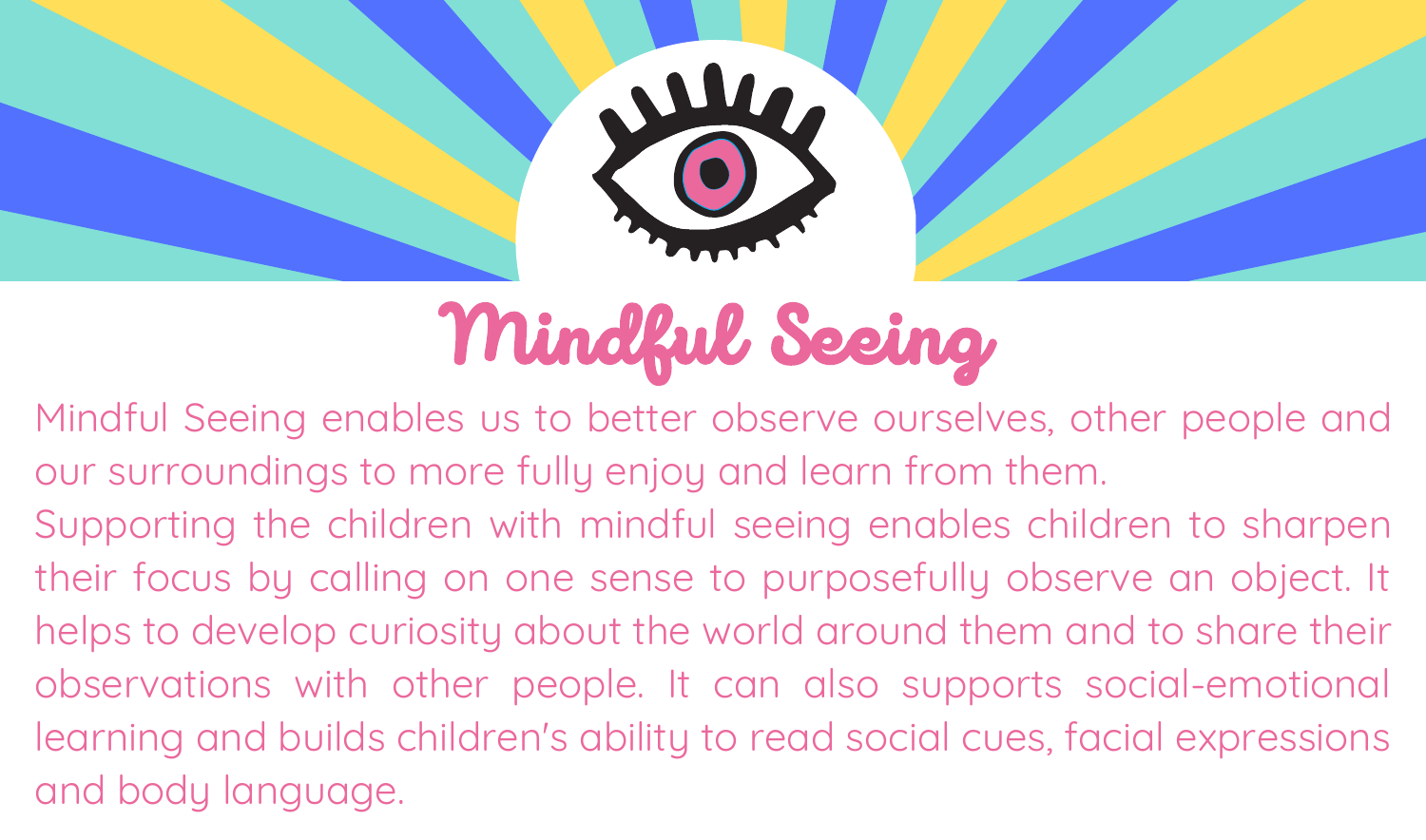

## Mindful Seeing Activity 01 Cloud Gazing

This is an activity for a dru day...

Go outside and lay down looking at the sky. How many clouds can you see? What shapes do they make? What can you 'see' in the clouds? Can you tell a cloud story? This can be played anywhere but is great to play at the beach on the soft sand, listening to the sound of the waves!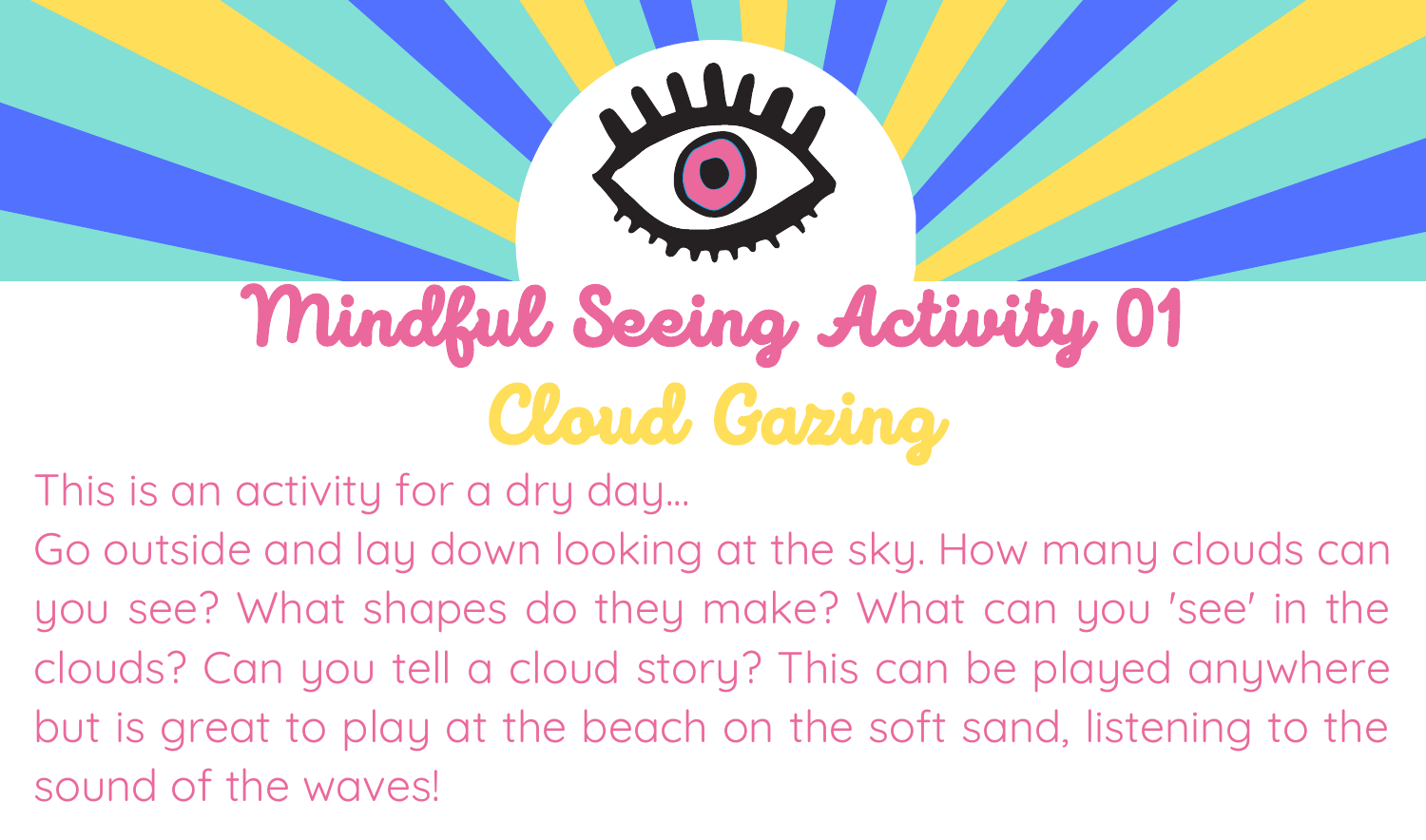

#### Mindful Seeing Activity 02 Spot the Difference

There are hundreds of spot the difference pictures on the internet or puzzle books that contain these types of puzzles. These are great to help concentration, determination and support children to really notice the world around them. There are also great books that set children challenges to find things on the page and of course, 'Where's Wally' is a must!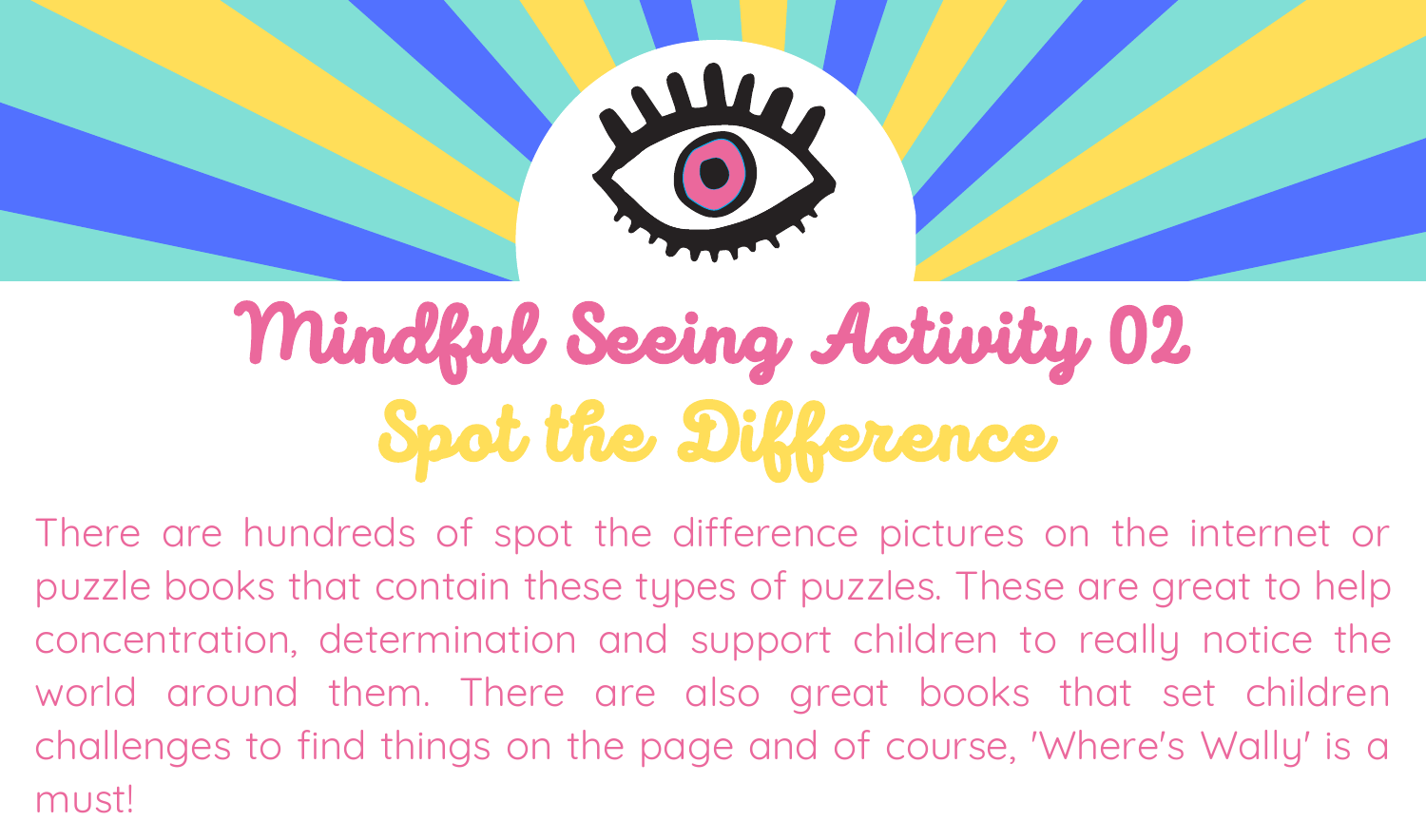

#### Mindful Seeing Activity 03 Amygdala Bottle

Why not have a go at making your very own Amygdala bottle. These are a great tool to have in a mindfulness toolkit and can be made fairly easily. These provide a visual representation of how our brain might 'look' when we are overwhelmed, frustrated, worried or cross. The act of shaking them is a great way to relieve tension and watching the glitter or contents settle has a lovely calming effect.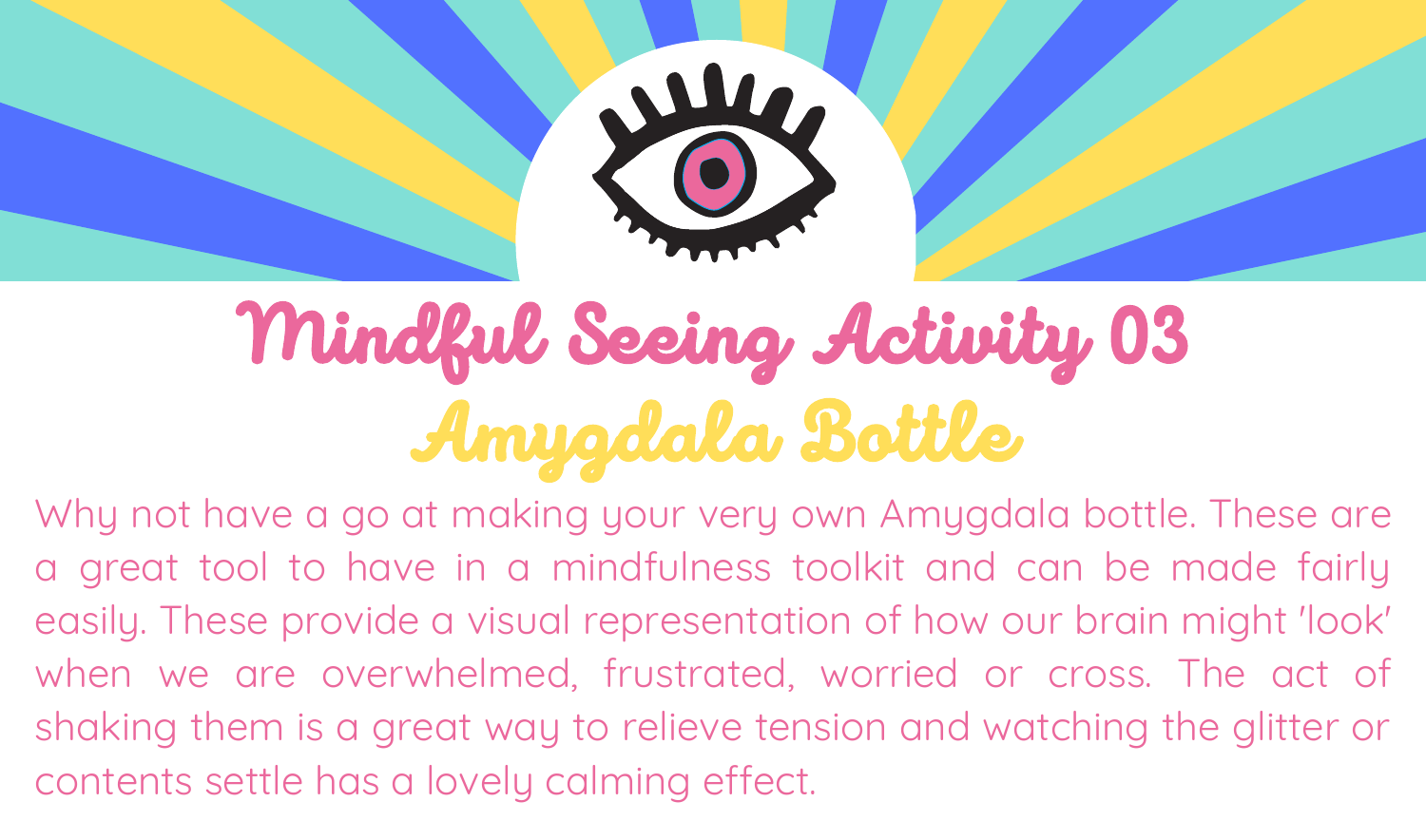

#### Mindful Seeing Activity 04 Find the Colour

This activity can be completed inside or outside in nature. A great way to do this easily is to use a paint colour chart or colour card that you can pick up in DIY stores. Choose some colours or give your child a colour matching card. Can they find the colours on the chart in the environment around them? Using shades/tones of the same colour is also a great challenge for older children.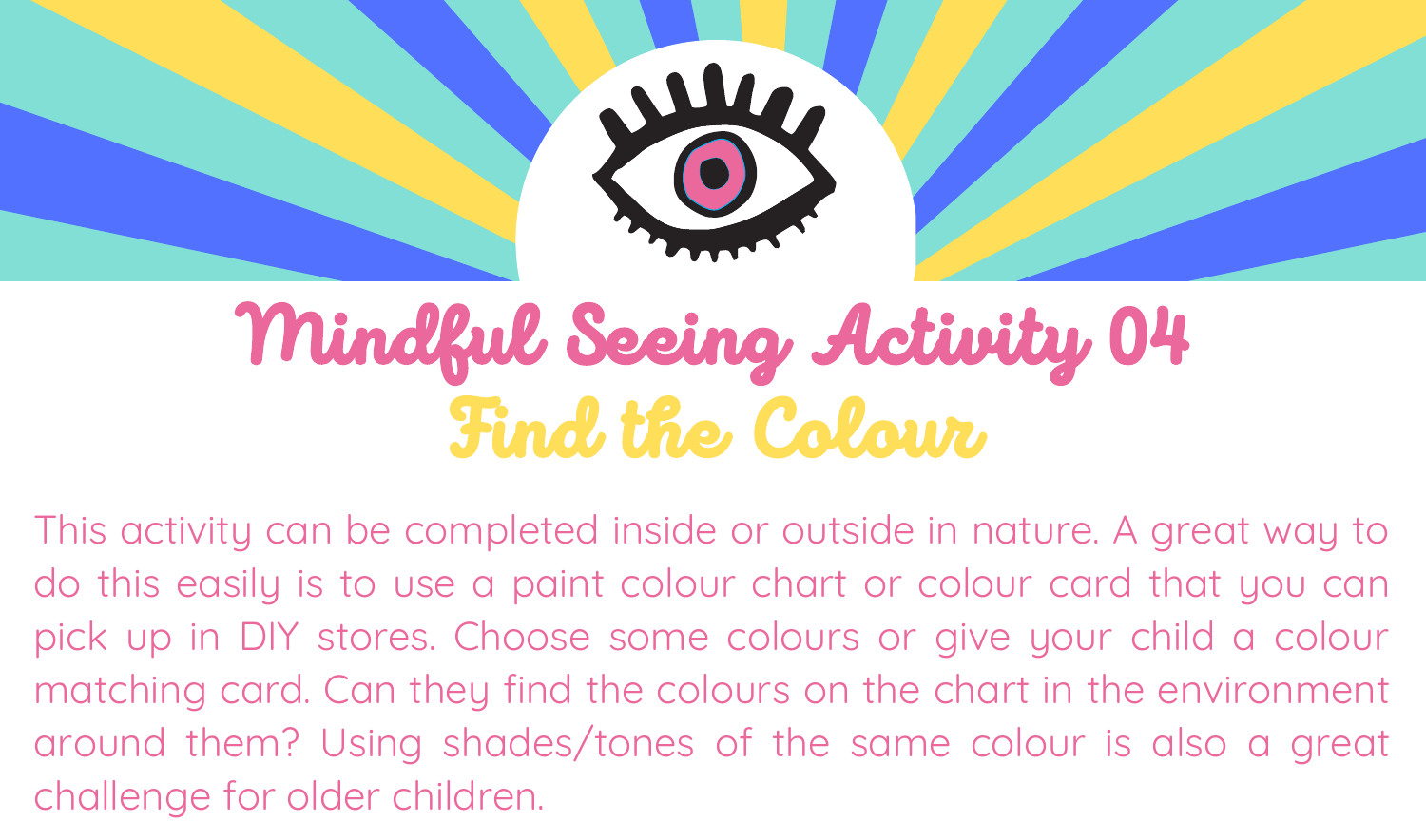

#### Mindful Smelling

Mindful Smelling - using our sense of smell to be more aware of our environment - can help us to keenly observe our world and sharpen our memory. When we teach children about mindful smelling, they discover how memories and important information can be attached to and triggered by smells because the smell and memory centres in the brain are close together.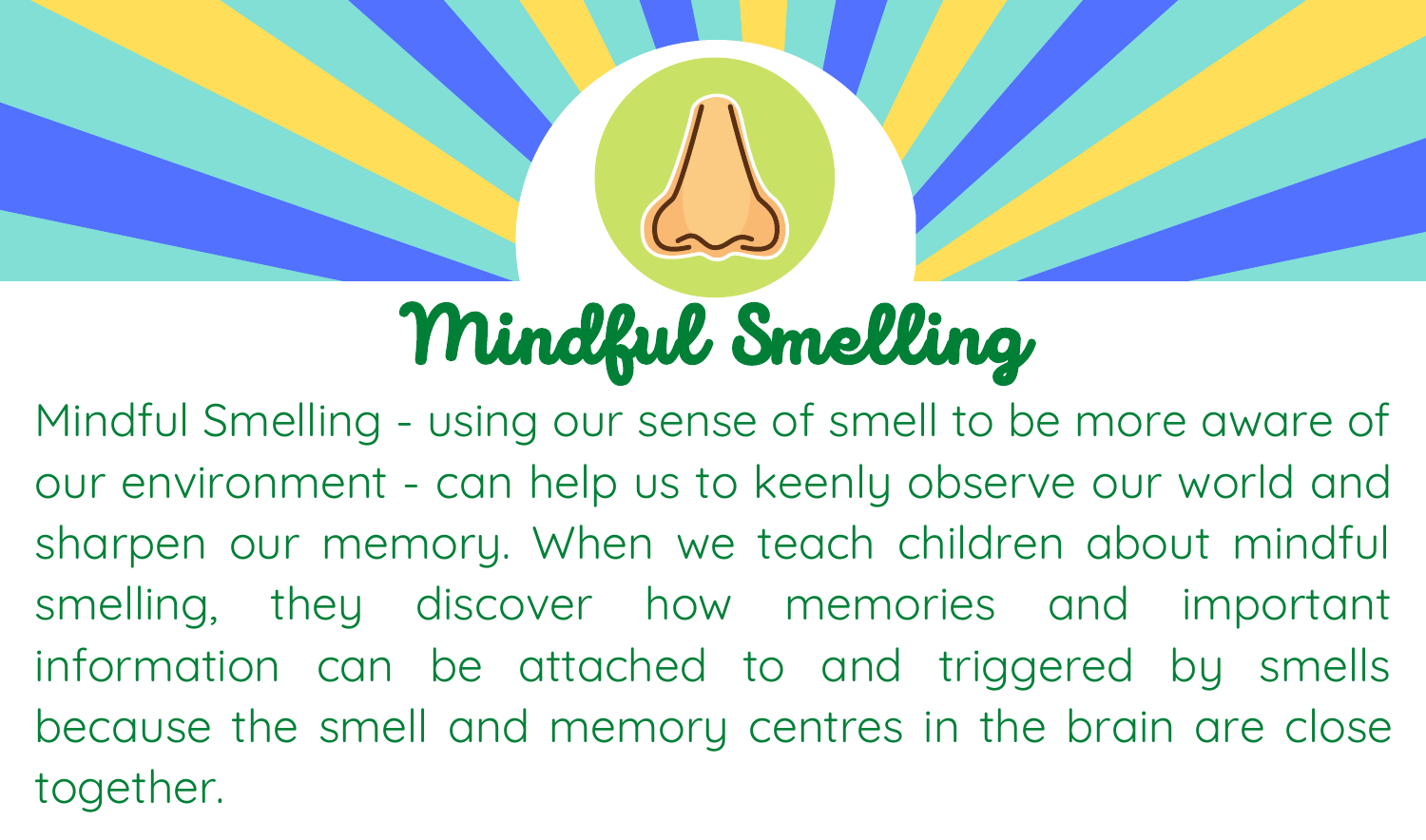#### Mindful Smelling Activity 01 Herb Garden

Herbs are a safe way for children to explore smell and great fun to plant and grow themselves too! Why not create a herb pot or garden by planting a selection of different herbs. The children can then smell these and learn the scents of different herbs. They can rub the herb leaves between their fingers and smell them - what words might describe them? These could also be used for mindful tasting.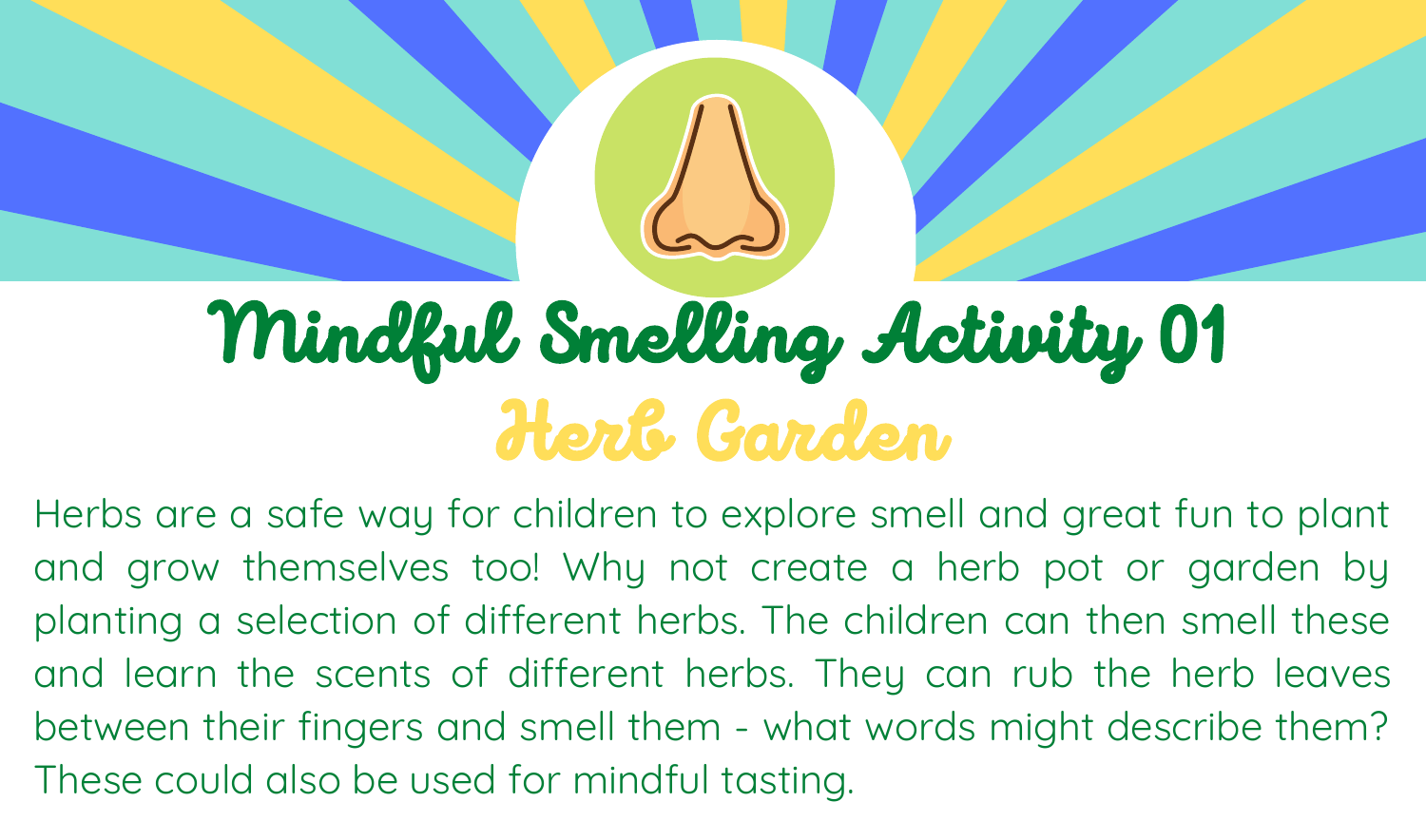#### Mindful Smelling Activity 02 Potpourri

Making potpourri jars is a lovely way to engage your smelling senses. You can make small jars using different scents of potpourri. When focusing their smell sense, encourage your child to try and think of describing words as well as what the smell reminds them of (linked to memories). If uou are feeling really brave you can have a go at making your own potpourri too!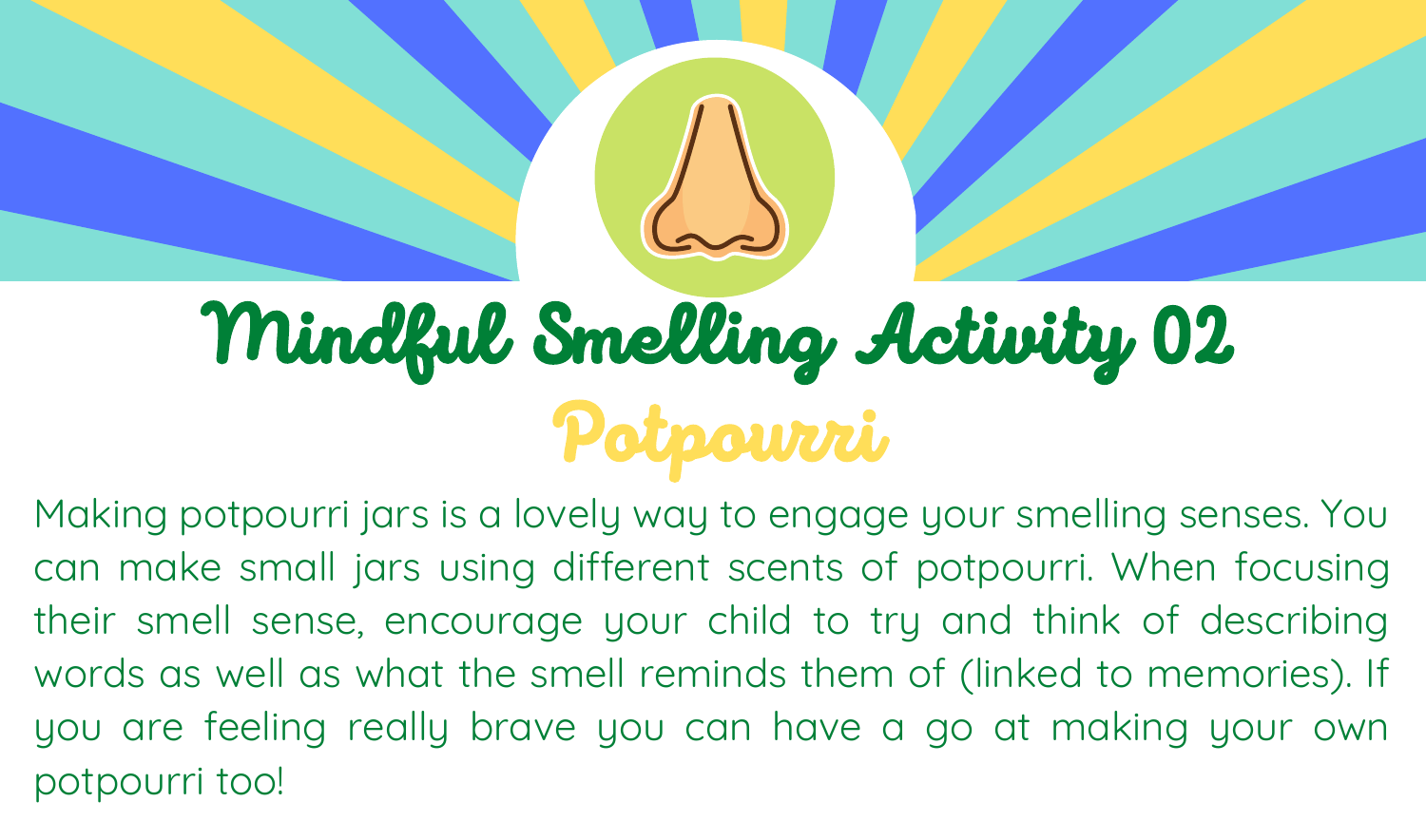## Mindful Smelling Activity 03 Baking Bread

There is nothing quite like the smell of freshly baked bread to get the sense tingling! Children love to bake and baking bread combines not only a delicious smell when you are baking, but also engages other senses as well, including touch. Kneading is a great way to get rid of excess energy and tension; the soft, squidgy dough feels lovely to touch. Not to mention taste when you get to sample the end product! Pizza dough is a quick and easy recipe to make with children.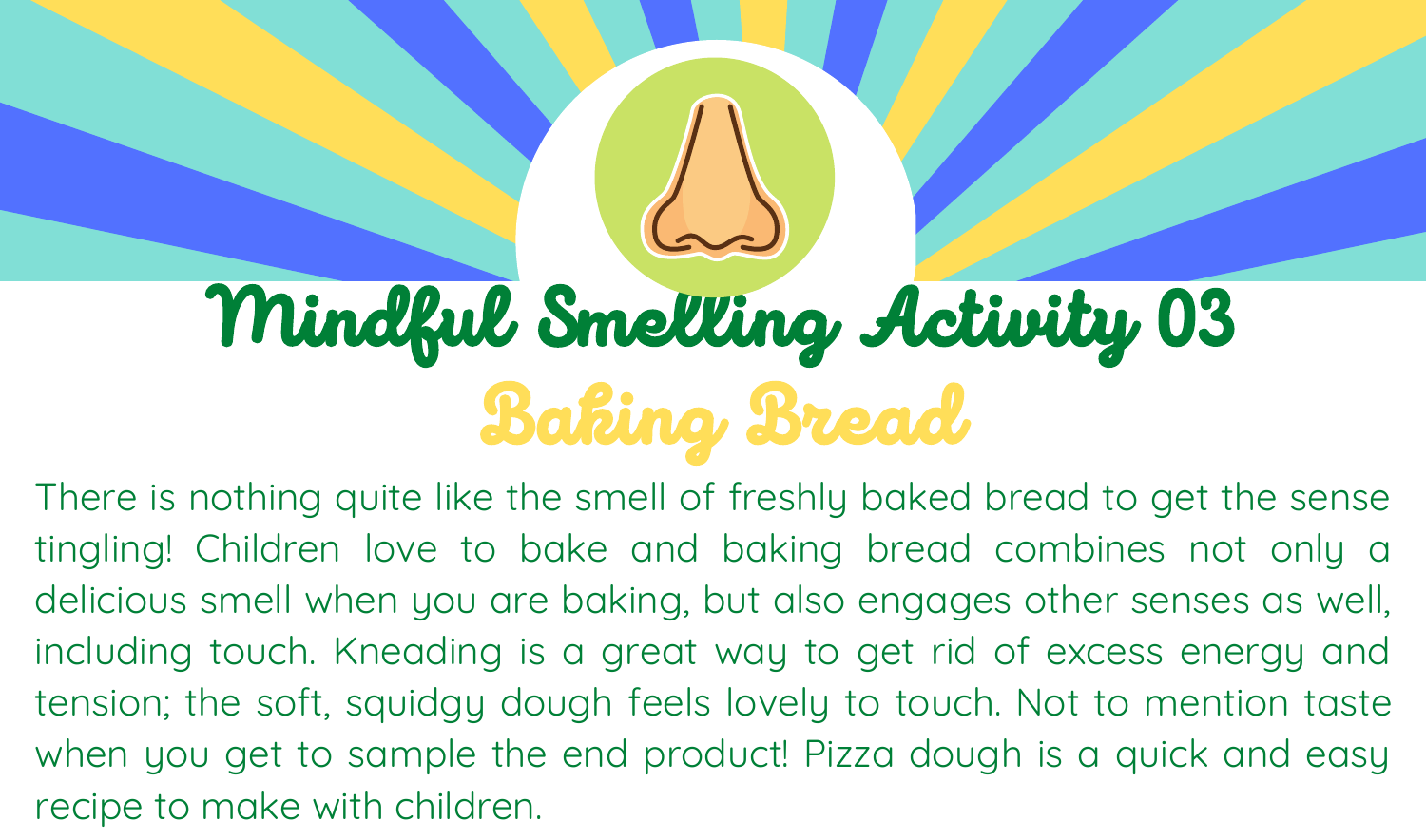#### Mindful Smelling Activity 04 Smell and Tell

This is a great game that can be played using household items that are easy to get hold of. Use some kind of blindfold or ask the children to close their eyes - no cheating! Place a small amount of items with a strong scent into a paper cup. Can the children guess what's in the cup by onlu using their sense of smell?

**Items include: mint, tea, coffee, orange peel, banana, orange peel, bread, vinegar, popcorn, toothpaste, cinnamon...**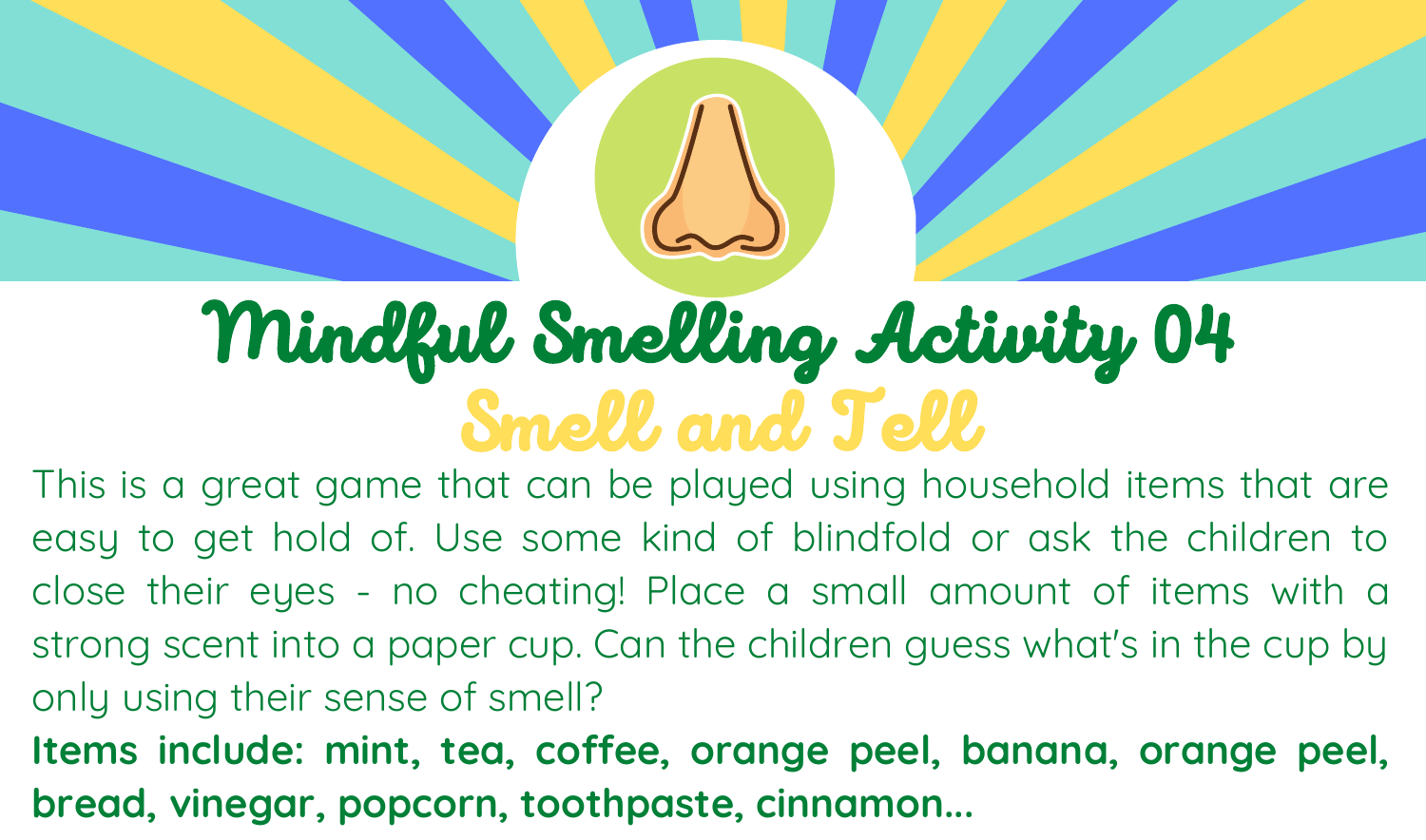## Mindful Tasting

Mindful Tasting can be a valuable task for demonstrating mindful awareness. It can help the children to identifu discrete taste sensations, build their descriptive skills and approach food with a healthy outlook. It also supports learning about the importance of eating a healthy diet and how this supports their thinking and learning.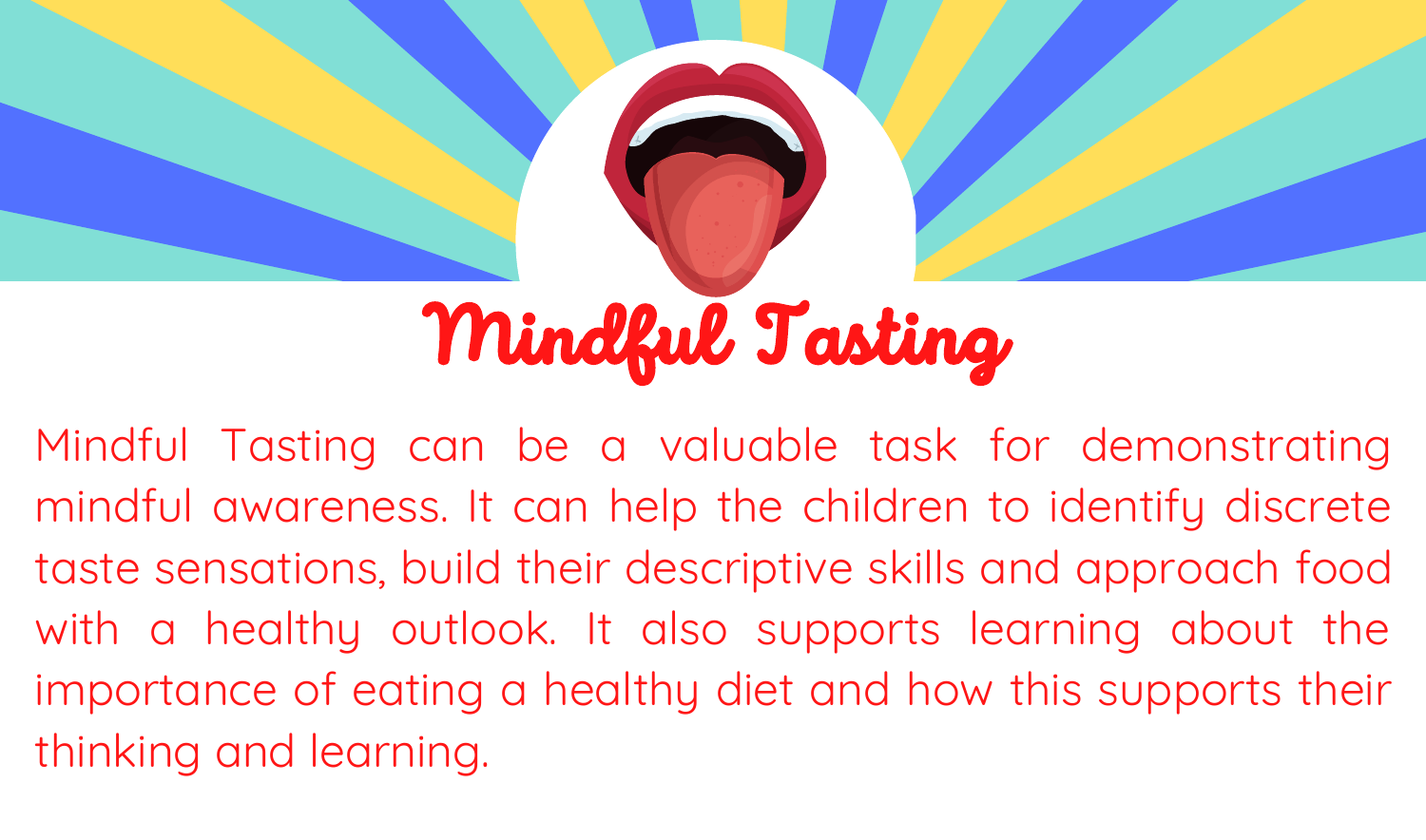#### Mindful Tasting Activity 01 The Raisin Challenge

This takes practice and patience and, with younger children, you may want to try and focus on one step at a time rather than trying it altogether! It is a great activity to try to teach the children to take mindful bites and links to 'Activity 03' where the same process is followed with different foods. You can, of course, switch the raisin, but keep it simple. Follow the instructions on 'The Raisin Challenge' sheet.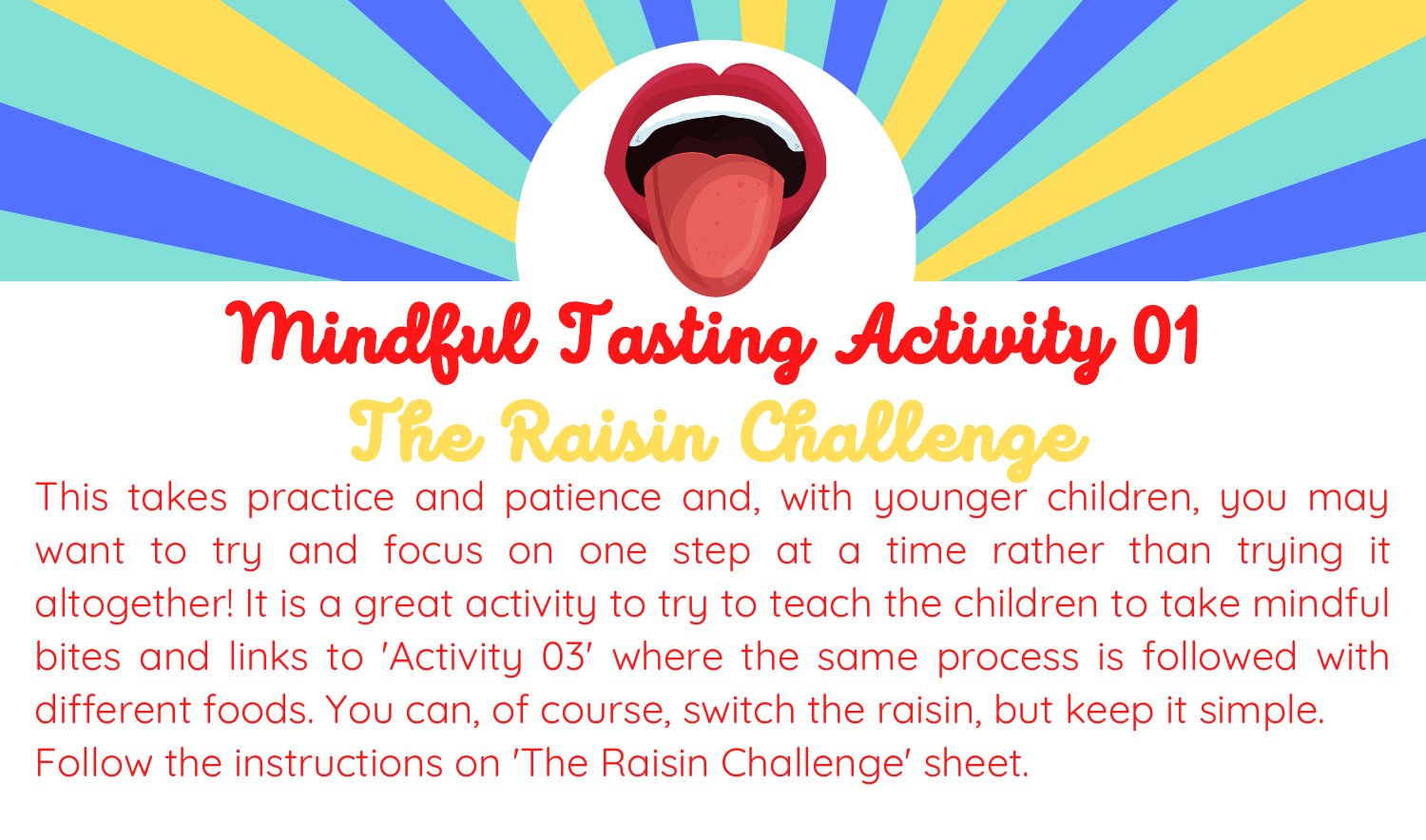## Mindful Tasting - Activity 02 Taste and Tell

This game can be played with the 'Smell and Tell' activity on the M**indful Smelling** cards. Be aware of any allergies and remind the children to only play this with an adult. Use some kind of blindfold or ask the children to close their eyes - no cheating! Give the children some small pieces of different food to try. Encourage them to really **taste** the food, as in 'The Raisin Challenge'. Can the children guess the food that theu are tastina when you remove their sense of sight?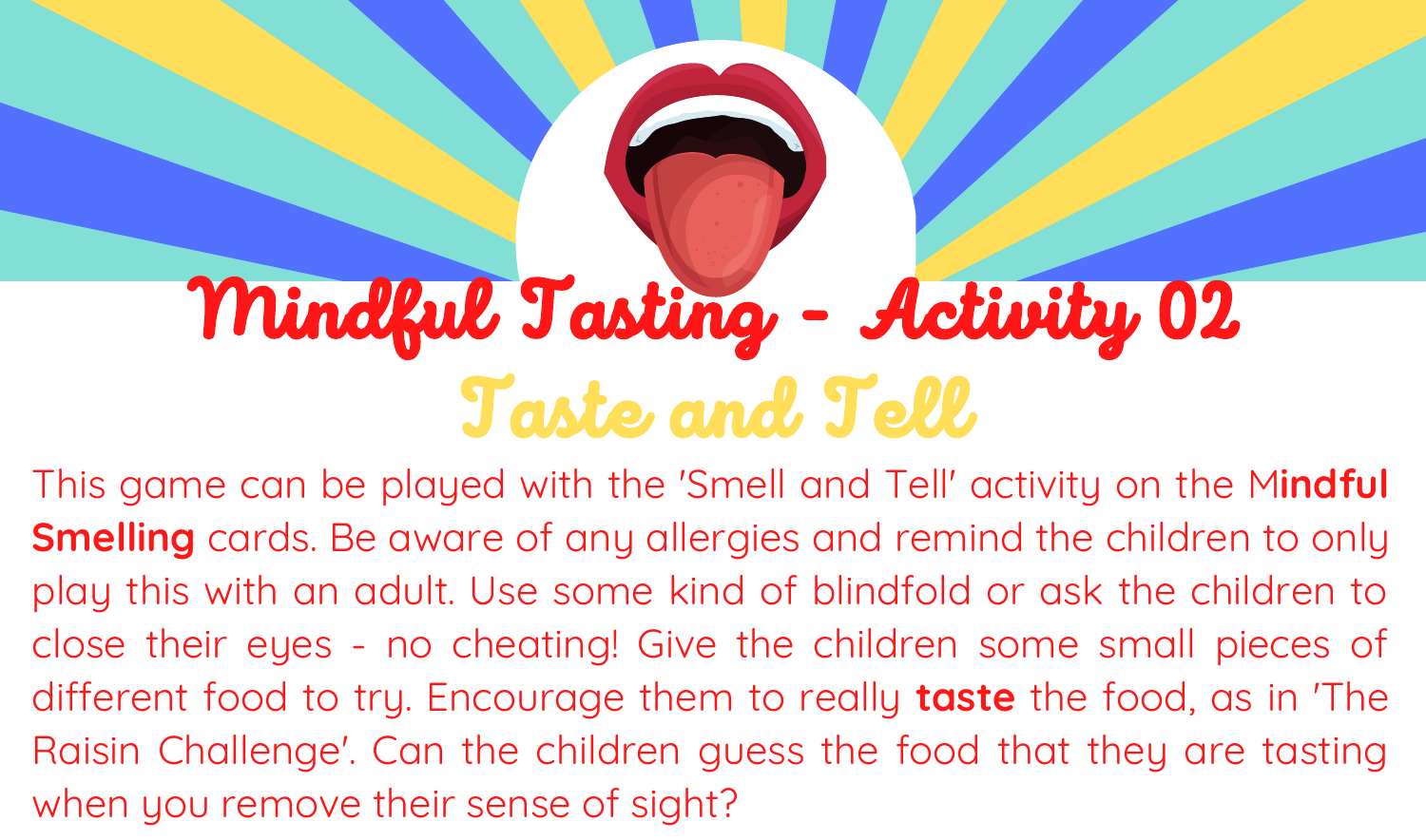#### Mindful Tasting - Activity 03 Mindful Eating

This can be tricky and takes a little bit of practice but is well worth the challenge. Younger children may like to start with 'The Raisin Challenge'. Follow the instructions of the 'Mindful Bites' activity support sheet. Each stage is important; it slows your child down and encourages them to use all of their other senses to support their taste sense. One for the adults to tru too!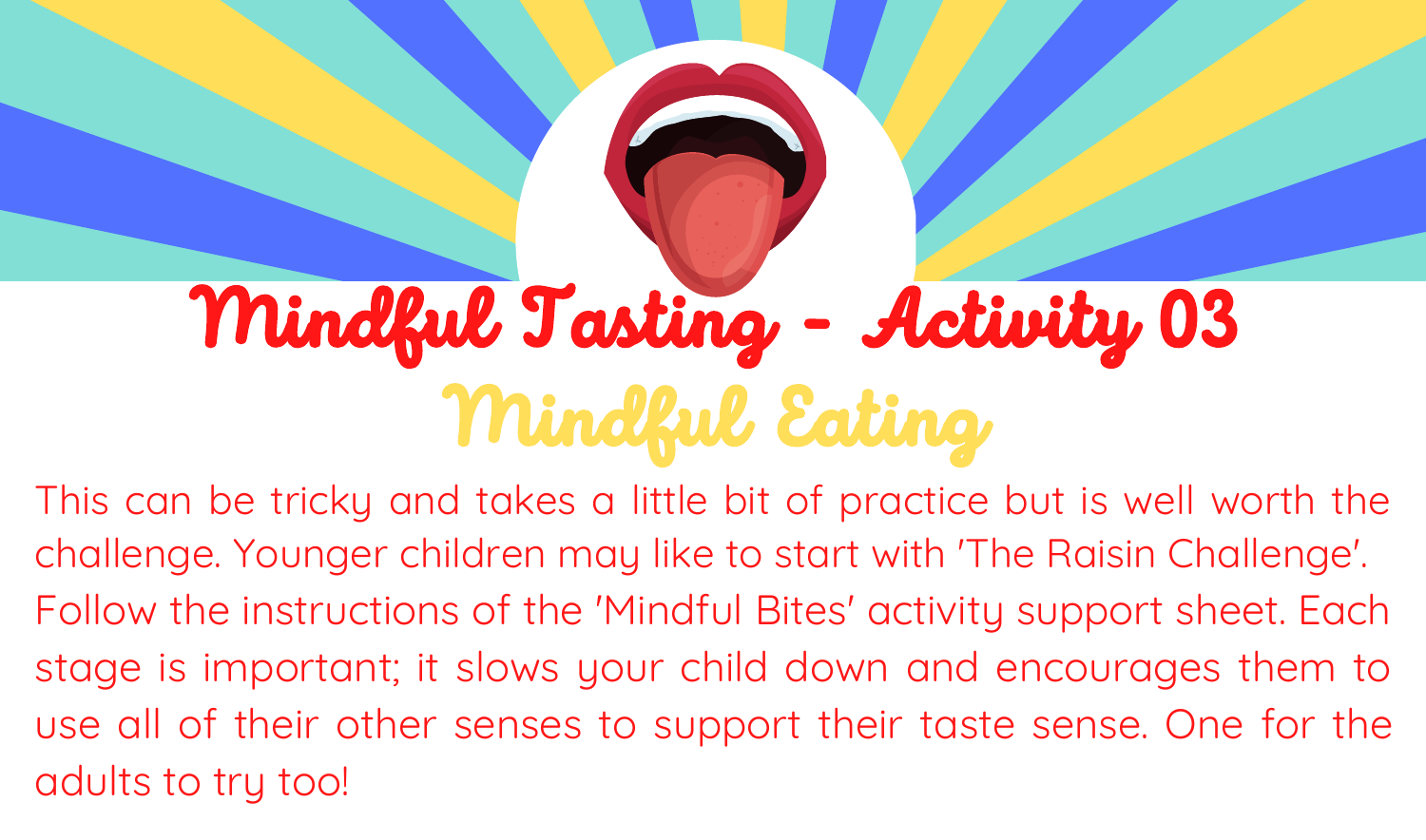#### Mindful Touching

Mindful Touch is another valuable task for demonstrating mindful awareness. It can help to create accurate sensory details that your brain receives and can help you to respond mindfully to the people and events around you. The practice of focused, mindful awareness through use of all our senses, enhances the ability of all young learners to direct their attention where needed.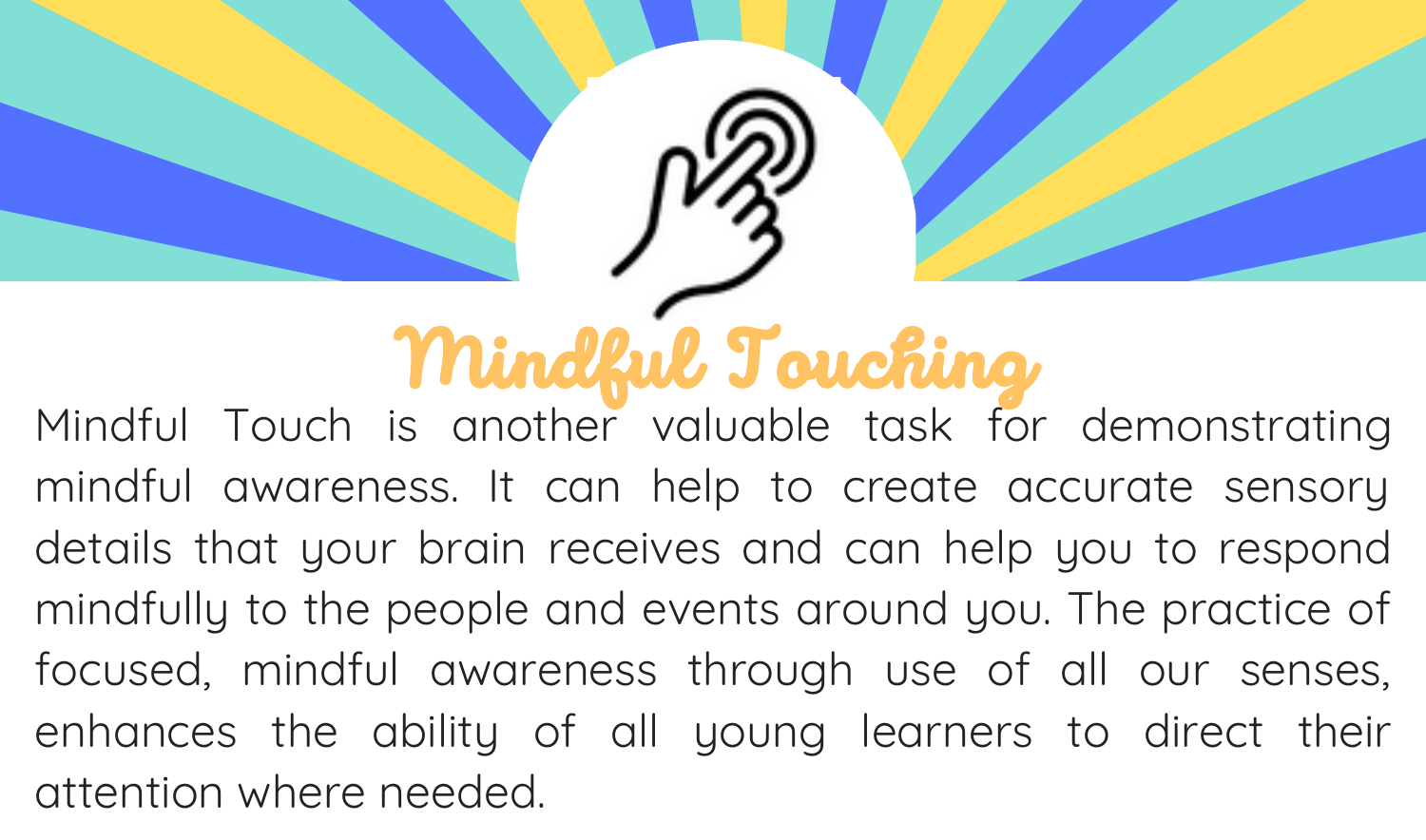# Mindful Touching - Activity 01 Stress Ball

Using a stress tou is a great way for children to self-calm. Encourage them to use the tou mindfully and quietly to help calm and refocus their mind.

Making their own stress ball is also a great activity linked to the touch sense and the children will be proud of their end creation.

See the instruction cards for details on how to make your own stress ball.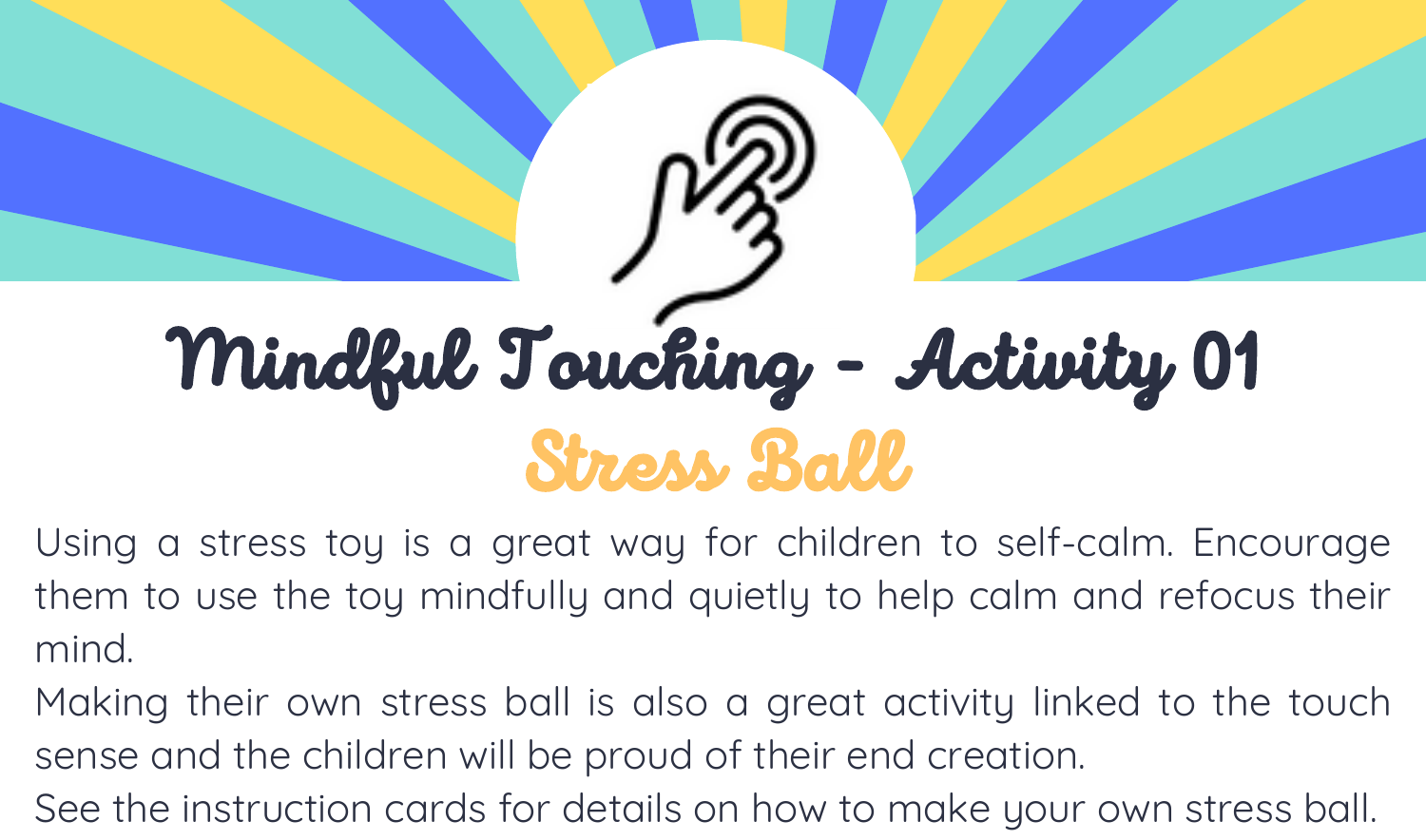# Mindful Touching - Activity 02 Sensory Picture Collage

For this activitu, you will need a range of materials and fabrics with different textures. Encourage your child to create a 'touch' picture; a great way to do this is by asking them to think of a journey through different landscapes (for younger children 'We're Going on a Bear Hunt' is great for this!) Can they recreate the journey using different textures? **Items: foil, sandpaper, bubble wrap, felt, cotton wool...**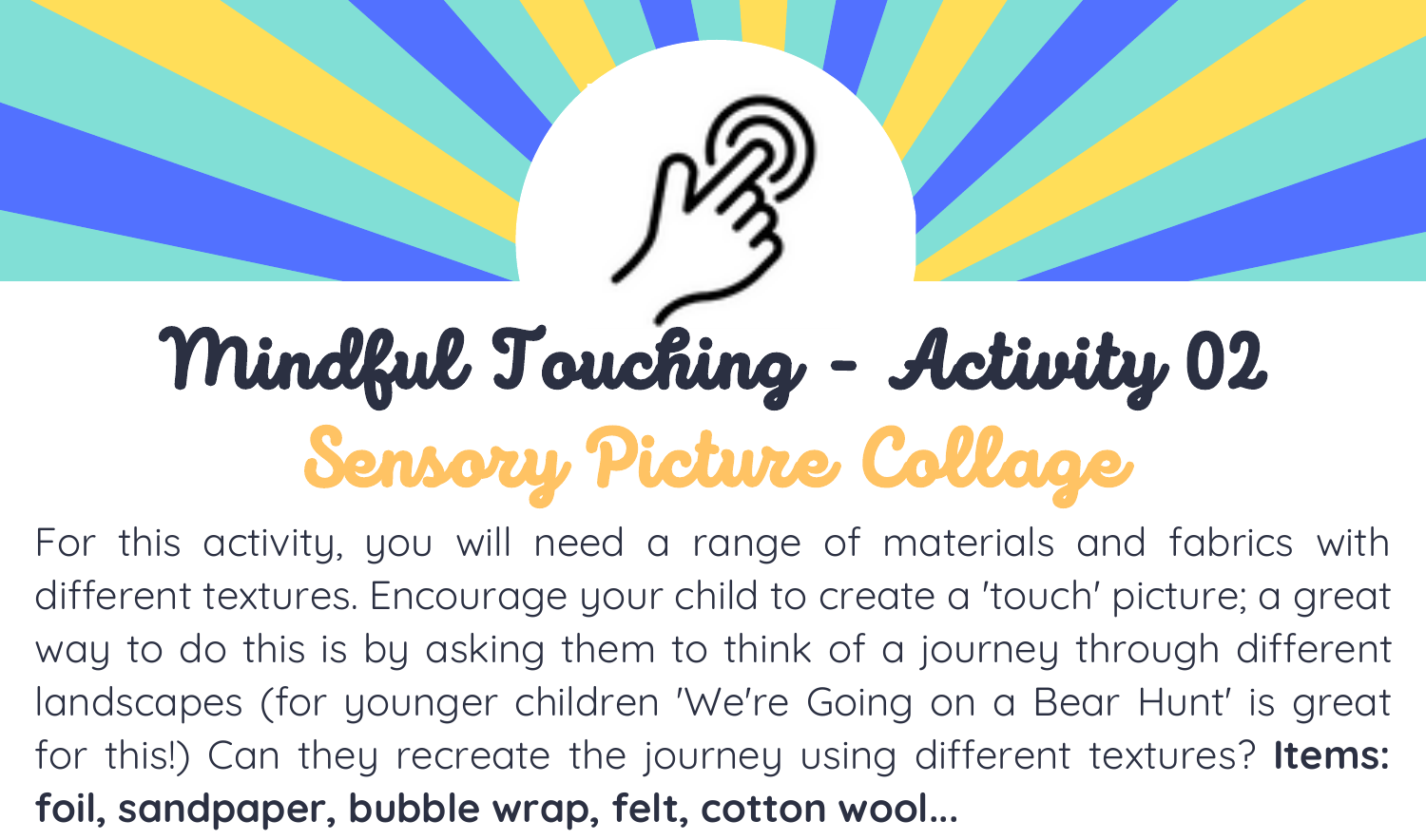# Mindful Touching - Activity 03 Touching Nature

This is a simple activitu to do when out an about in nature, although be careful with stinging nettles and brambles! Encourage the children to feel the natural world around them - walk barefoot in the grass, feel the sand between their toes, water lapping on their feet; soft delicate petals between their fingertips and the rough bark of a tree. Can theu describe the different textures?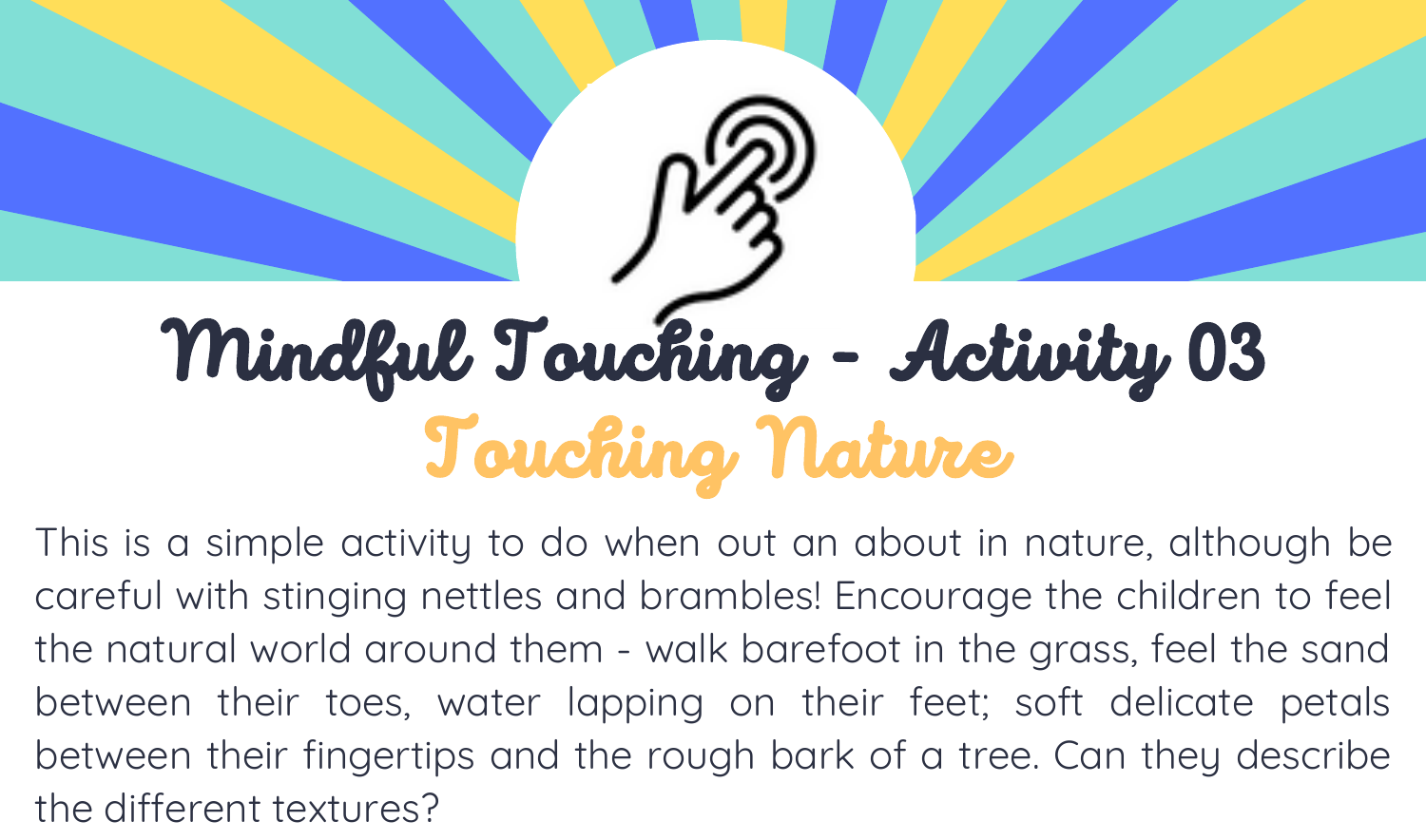# Mindful Touching - Activity 03 Hug a Tree

This is a great game to play on a forest or woodland walk and trickier than you might think! Blindfold your child and carefully lead them from a starting spot to a tree. For larger trees, ask them to feel the bark/trunk of the tree and wrap their arms around the trunk, thinking about how far round they can stretch. Lead your child back to the starting spot. Ask them to find the tree they hugged. They may have to try several to find the right one!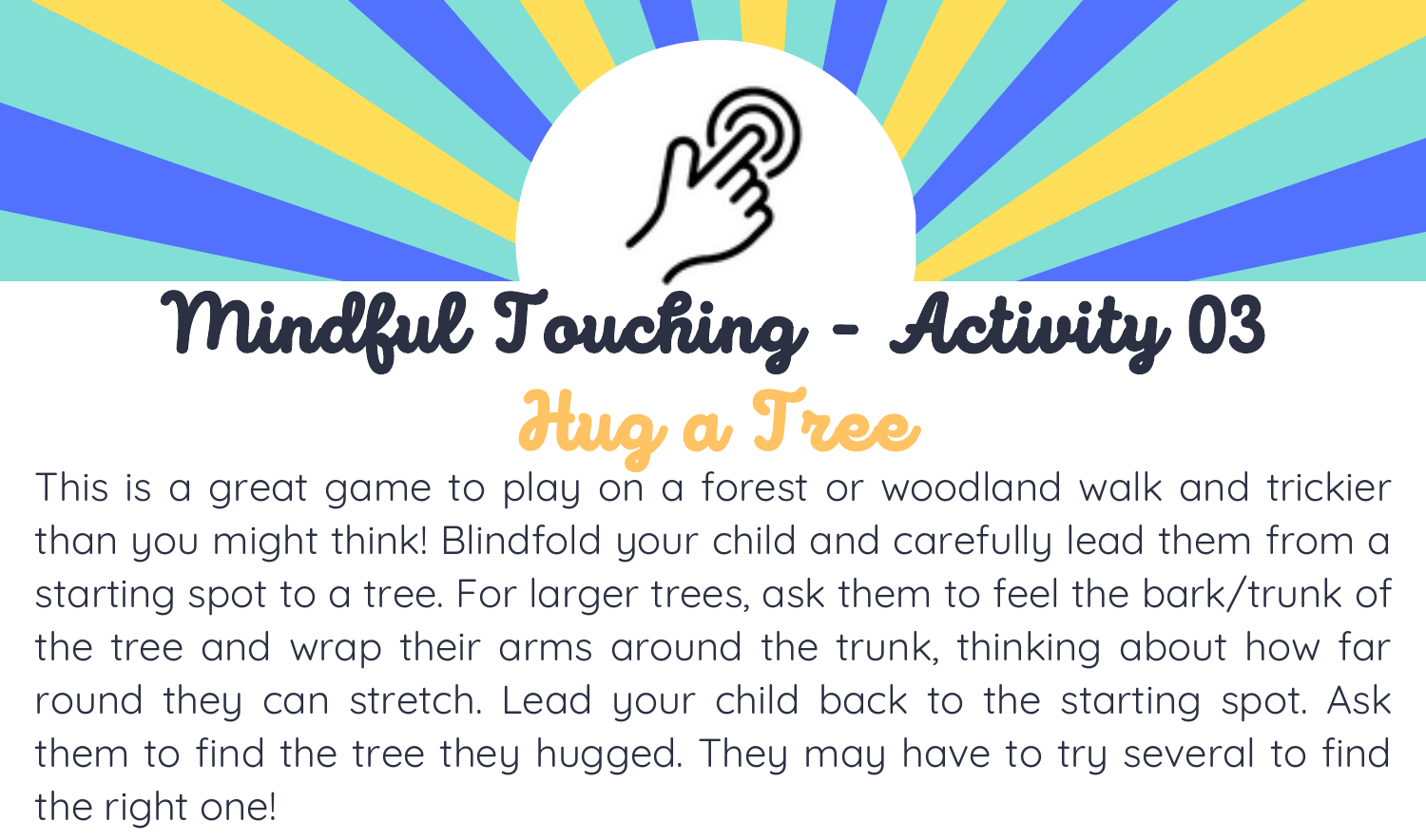# Mindful Touching - Activity 04 Playdough or Modelling Clay

Any activities that encourage the children to use their hands and be creative is great for mindful touching activities. Modelling clay or playdough is great at encouraging creativity but also feels amazing! Try and challenge your child to make different things that include fine details as well as larger items. What textures, marks and shapes can they create?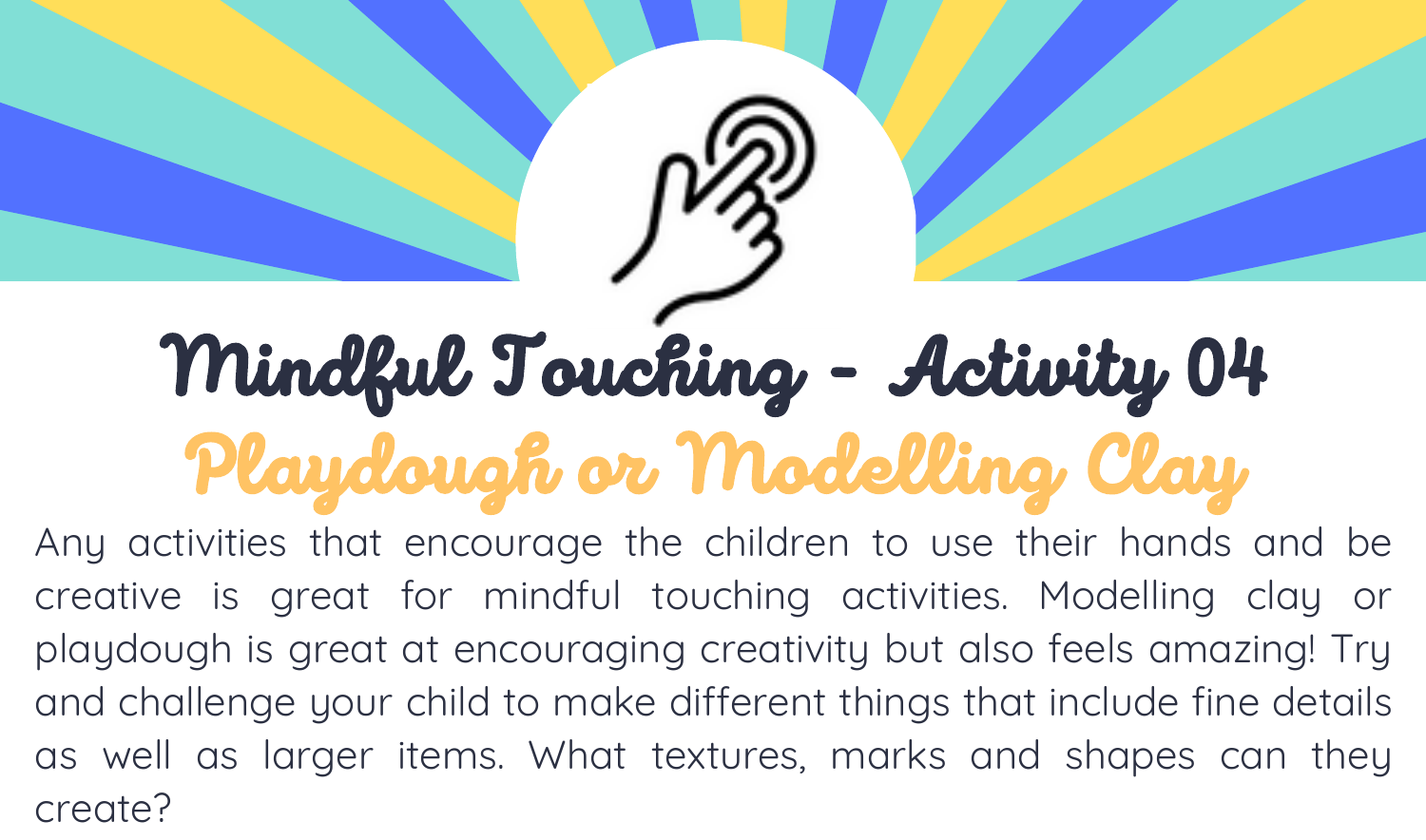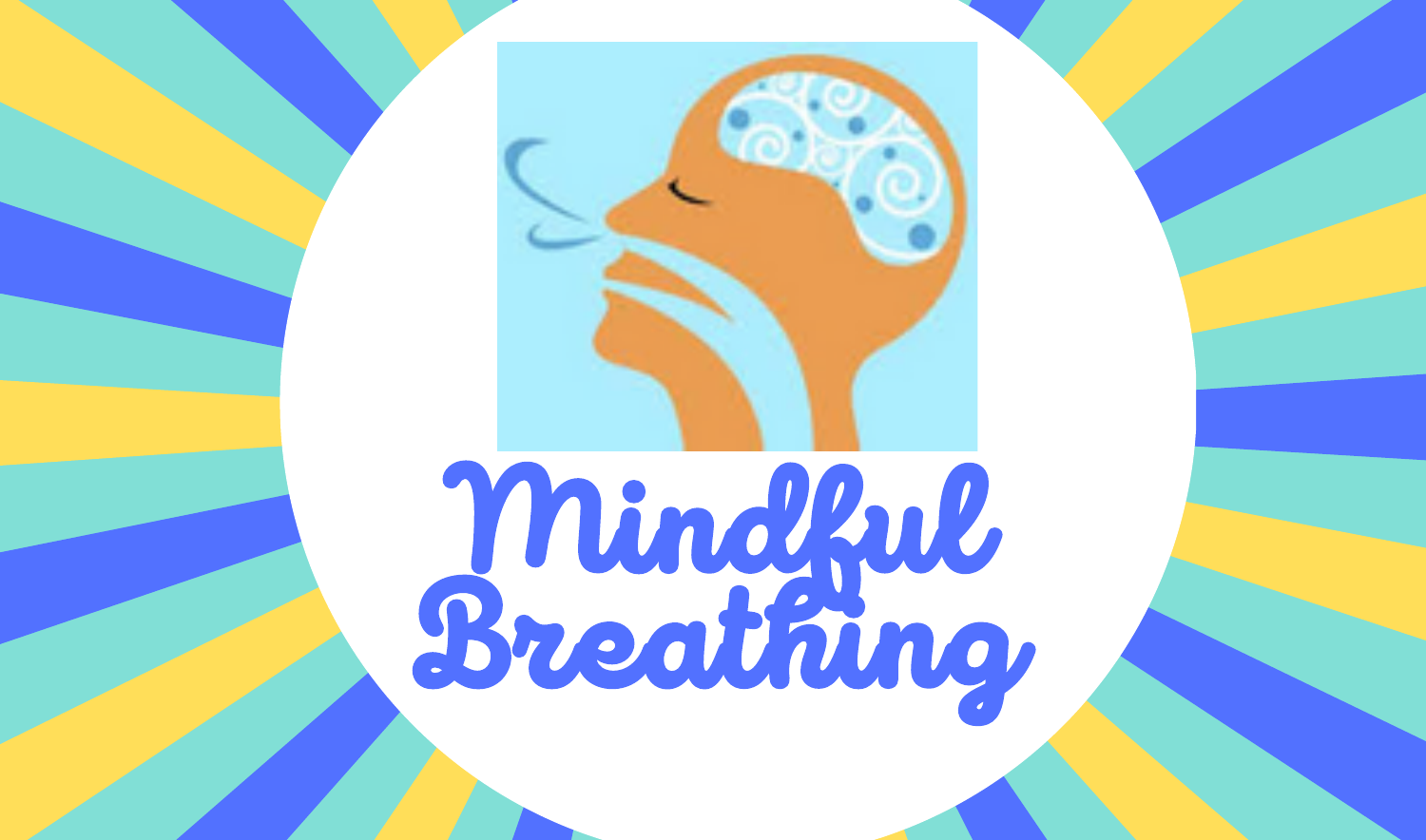#### Mindful Breathing

**Focusing on our breathing can help to calm the body, slow our heart rate, lower our blood pressure and sharpen our focus. Mindful breathing can also lessen anxiety by over-riding the amygdala's 'fight, flight or freeze' response. Practising controlled breathing enables the children to develop and reinforce the habit of responding to anxiety with breathing, leading to reflective rather than reactive responses.**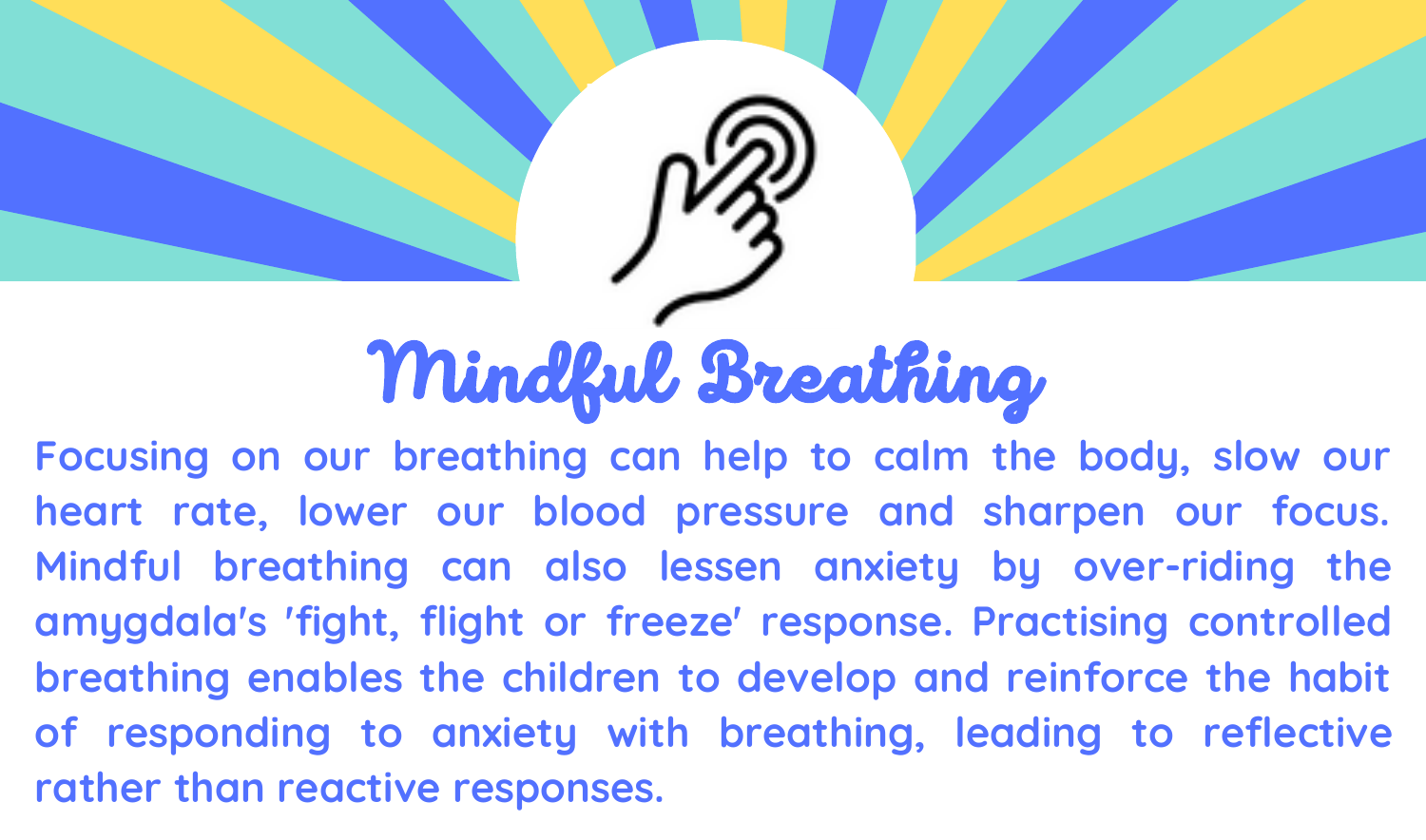## Mindful Breathing - Activity 01 Balloon Bubble

Give your child some different balloons to try and blow up.

Once they have blown up the balloon, encourage them to try and keep the balloon afloat off the floor using their hands. The object is to avoid the balloon touching the floor for as long as possible or for a given length of time. This encourages focus and concentration; they have to watch the balloon to make sure it does not fall.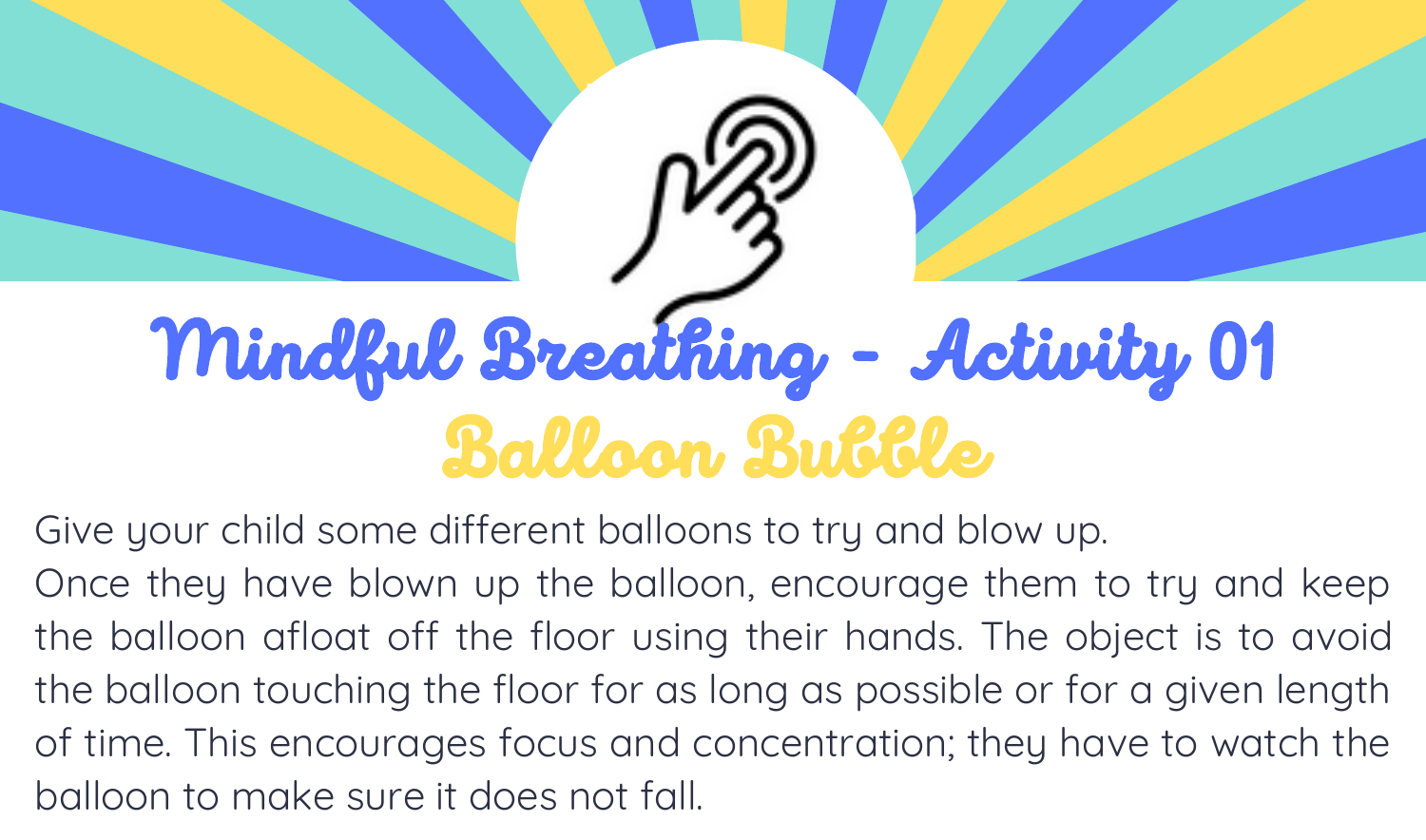# Mindful Breathing - Activity 02 I'm Forever Blowing Bubbles

Blowing bubbles is always a fun activity for children; it's always so satisfuing to see the bubbles floating through the air. Encourage them to think about gentle breaths to create as many bubbles as they can. Alternatively, blow the bubbles for the children and ask them to watch until the last bubble has popped or to focus on one of the bubbles and watch it until it disappears.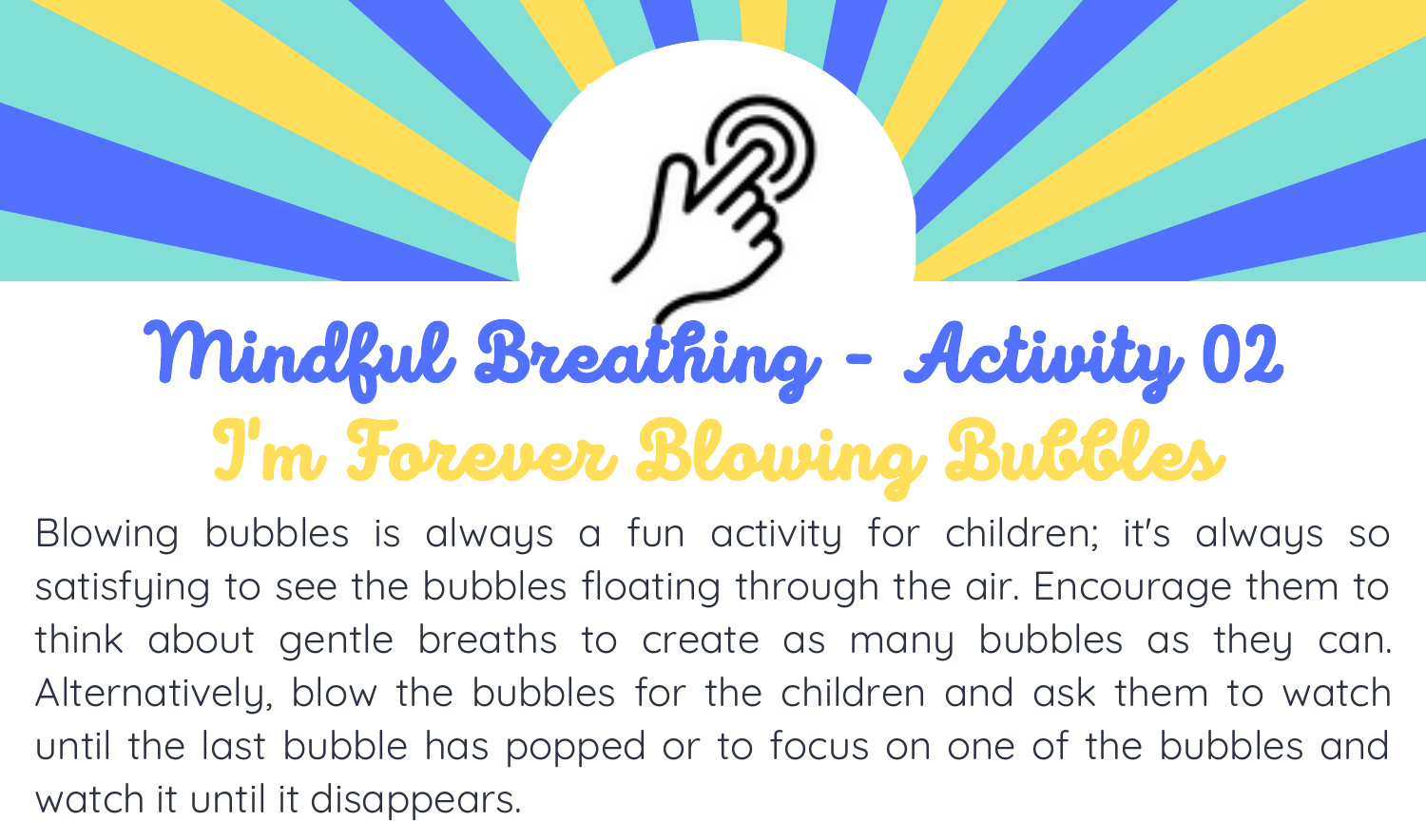## Mindful Breathing - Activity 03 Blown Ink Pictures

This is a great rainy day activity that is not only fun, but is also an activity that helps the children to focus on their breathing. All you need is a drinking straw, paper and some ink or watered down poster paints. Put a spoonful of paint on the paper and ask your child to blow the ink to create different shapes and patterns. These can also be turned into characters by adding wiggly eyes and other features.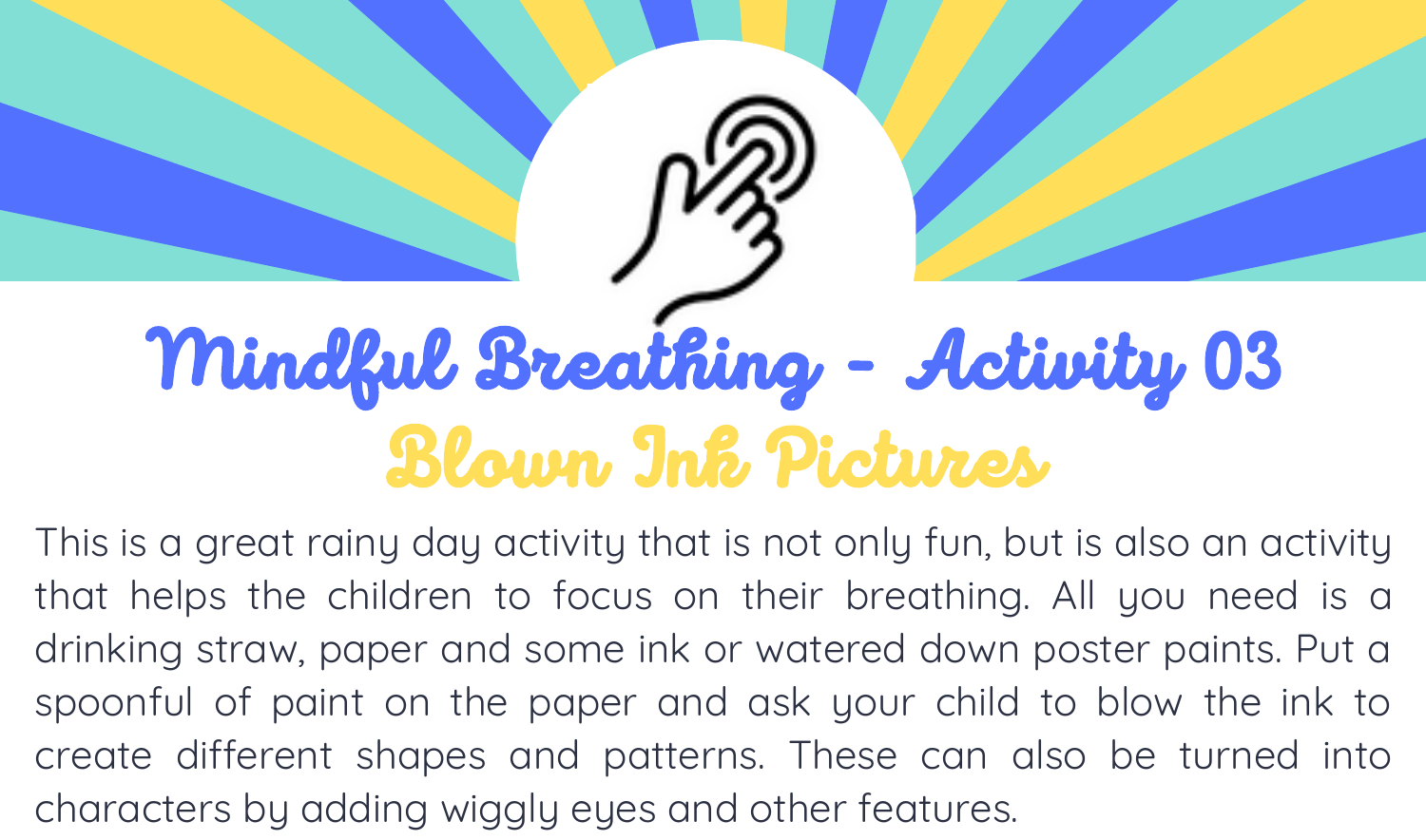## Mindful Breathing - Activity 04 Cotton Wool Ball Races

This can be done individually or siblings/friends can turn the activity into a race! All you need is a cotton wool ball and a drinking straw. If playing with a partner, create a starting line and race to a finish line. Alternatively, the children can create a maze or pathway for the cotton wool ball. They use their breath to blow it around the maze.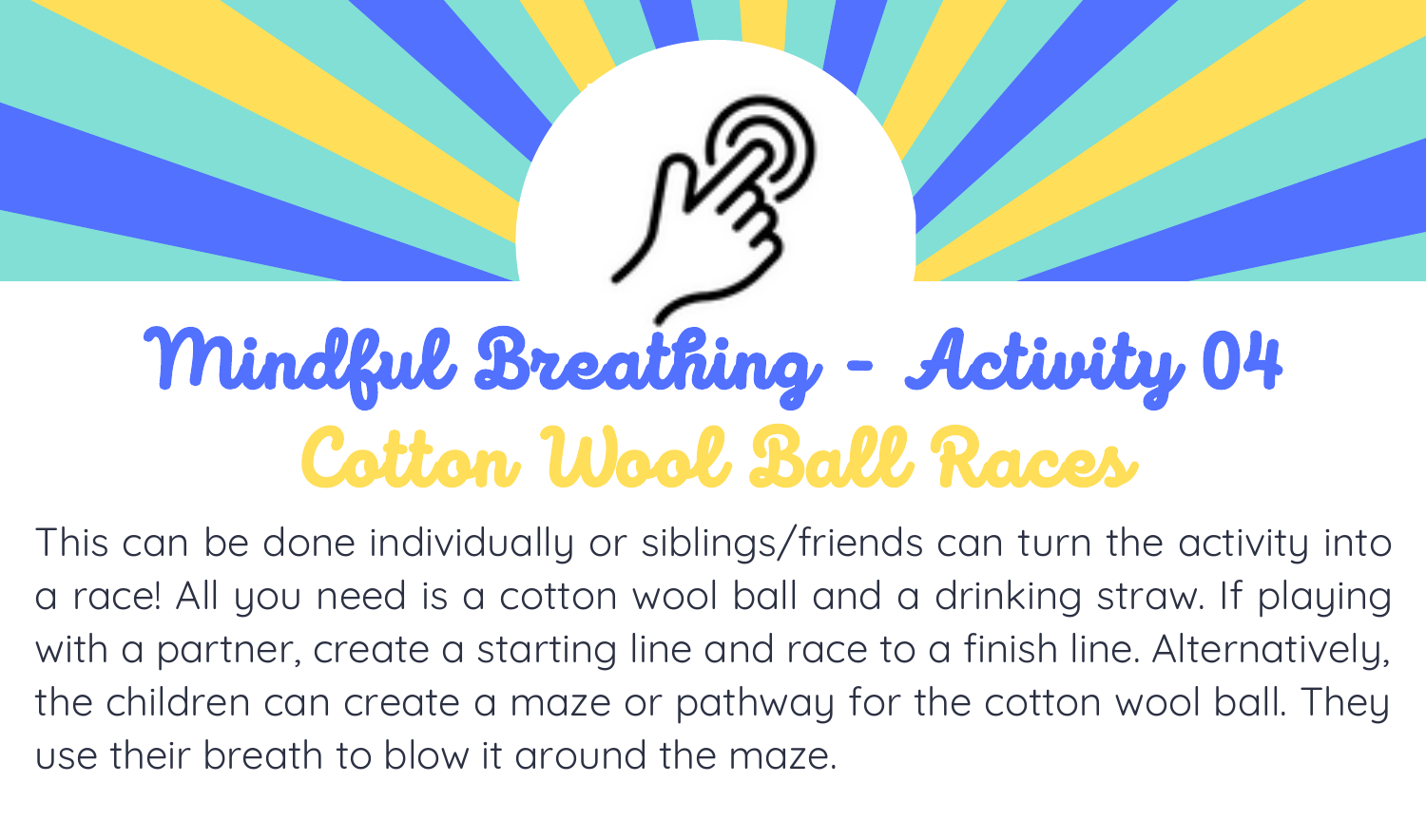# Mindful Breathing - Activity 05 Breathing Mazes

Why not have a go at one of the mindful breathing mazes. There are different shaped mazes to try and are a lovely way to encourage the children to slow down, pause, hold their breath and breath slowly in and out. It may be best to print these out (if you have a laminator you could create a set to use over and over again) and encourage your child to follow the maze with their finger.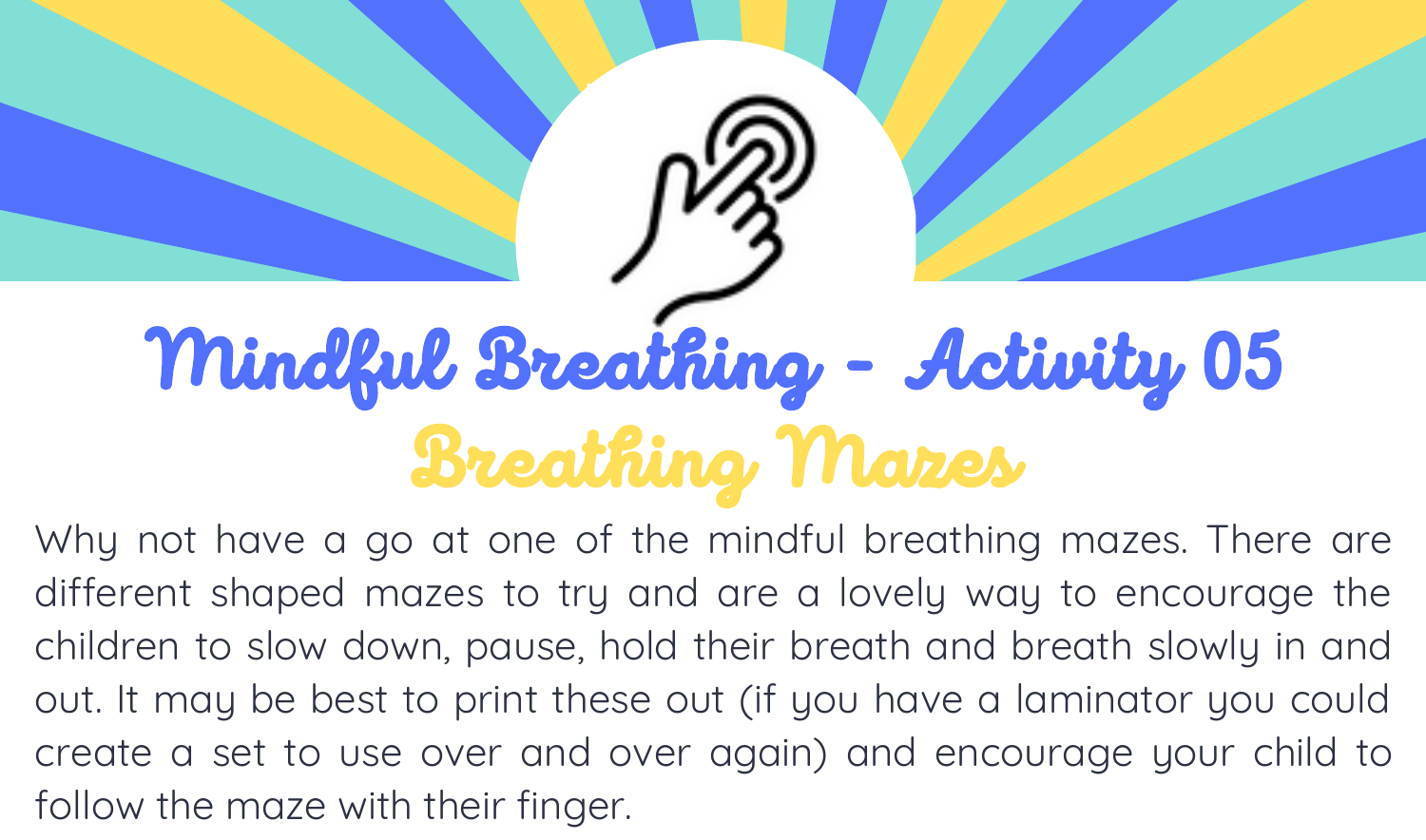## Mindful Breathing - Activity 06 Teddy Bear Breaths

This is a great activity for younger children, but the older ones will love it too! Find a comfy place to lay flat on your back; this can be inside in a familiar or favourite place or it could be outside on a dru, sunnu day. Ask the children to place their hands or a soft tou that is special to them on their tummy. Talk the children through taking slow, deep breaths and watch their teddy rise and fall.